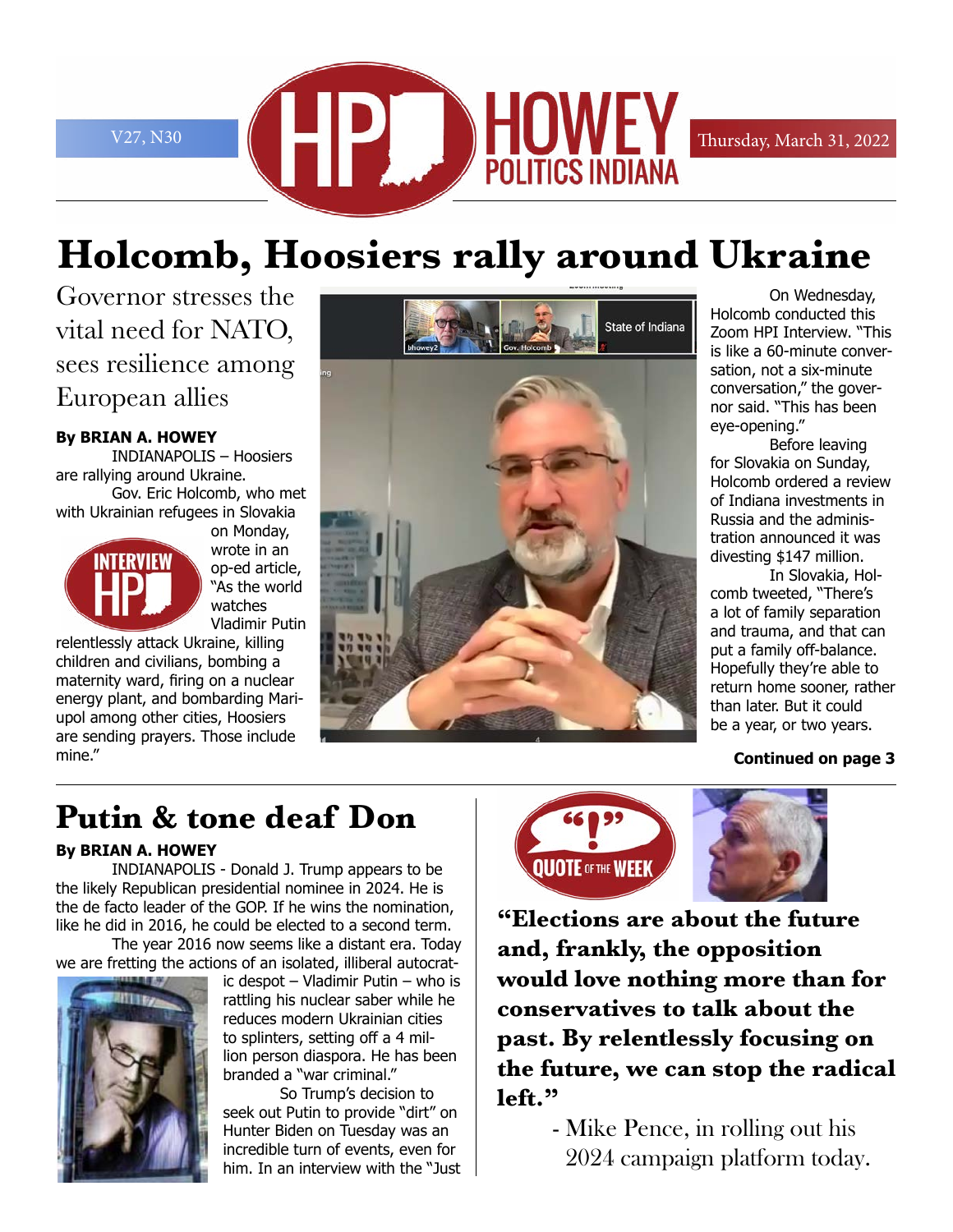

**Howey Politics Indiana WWWHowey Media, LLC c/o Business Office PO Box 6553 Kokomo, IN, 46904 www.howeypolitics.com**

**Brian A. Howey,** Publisher **Mark Schoeff Jr.,** Washington **Mary Lou Howey,** Editor **Susan E. Howey,** Editor **David McChesney,** Marketing

#### **Subscriptions**

HPI, HPI Daily Wire \$599 HPI Weekly, \$350 **Lisa Hounchell,** Account Manager (765) 452-3936 telephone (765) 452-3973 fax HPI.Business.Office@howeypolitics.com

### **Contact HPI**

bhowey2@gmail.com Howey's cell: 317.506.0883 Washington: 202.256.5822 Business Office: 765.452.3936

#### **© 2022, Howey Politics**

**Indiana.** All rights reserved. Photocopying, Internet forwarding, faxing or reproducing in any form, whole or part, is a violation of federal law without permission from the publisher.

> **Jack E. Howey** editor emeritus 1926-2019



the News" television show on Real America's Voice airing Tuesday, the former president cited a 2020 Senate report that disclosed that Russian oligarch Yelena Baturina, then the wife of Moscow's mayor, provided \$3.5 million a decade ago to a company cofounded by President Joe Biden's son and unanswered questions about why the money was given.

"She gave him \$3.5 million so now I would think Putin would know the answer to that. I think he should release it," Trump said. "I think we should know that answer."

Trump has busted through a number of taboo barriers frequently since he announced his presidential candidacy in 2015, but reaching out to a murderous dictator in the midst of a genocidal frenzy is a new low.

The problem for Republicans is that he and his team don't seem to know that the world has changed dramatically since Putin's tanks began rolling on Feb. 24. As The Bulwark's Charlie Sykes observed, "This was not taken out of context, nor was it a gotcha take. His own spokeswoman enthusiastically tweeted out his plea to Putin."

This comes on the heels of Trump calling Putin a "savvy genius" for sending in his "peacekeepers" to Ukraine. The people of bombed-out Mariupol would

beg to differ. They are deaf due to the hundreds of missiles Putin has lobbed into residential neighborhoods, maternity hospitals and theaters shielding scores of children.

Trump is gallingly tone deaf.

Sykes adds: "Republicans, defend this. Go ahead. Try. Don't dodge or hedge. Defend your leader's partnership in slime and blood with Vladimir Putin. Tell me again that he learned his lesson. Justify putting this defeated, disgraced, twice-impeached deplorable back in the Oval Office."

Then there is Trump's fallow grip on current affairs. In 2016, we discovered he did not know what the concept of nuclear "triad" was. He said he got his foreign policy advice "from the shows."

Appearing on Fox News Stuart Varney's show earlier this week, the former president was pressed on how a "President Trump" would have responded to the Ukraine invasion: "There's this discussion about whether we should send jets, MiG jets to help the Ukrainian Air Force. Would you send in that kind of help?"

"Well maybe even more," Trump answered, "to be honest with you."

"Like what, Mr. President, like what?"

"Let me just explain that Putin is saying things like, 'Don't you dare send anything in,'" Trump began. "In the meantime he's killing

 $\sqrt{2}$  Liz Harrington @realLizUSA

Exclusive: Trump calls on Putin to release info on Hunter Biden's dealings with oligarchs



Exclusive: Trump calls on Putin to release info on Hunter Biden's dealings with oligarchs

"I think we should know that answer," America's 45th president says. justthenews.com

> thousands and thousands of people. So he's acting like we're an aggressor if we send in some old 44-yearold plane that probably gets shot at in the sky pretty quickly, and he's acting like we're terrible people if we do that. But he's killing tens of thousands of people, far more than they're reporting."

Varney tried again. "What do you do now? You said you'd maybe do more than just send in the MiG jets. All right. What more?"

"Well what I would do, is I would, we would, we have tremendous military capability and what we can do without planes, to be honest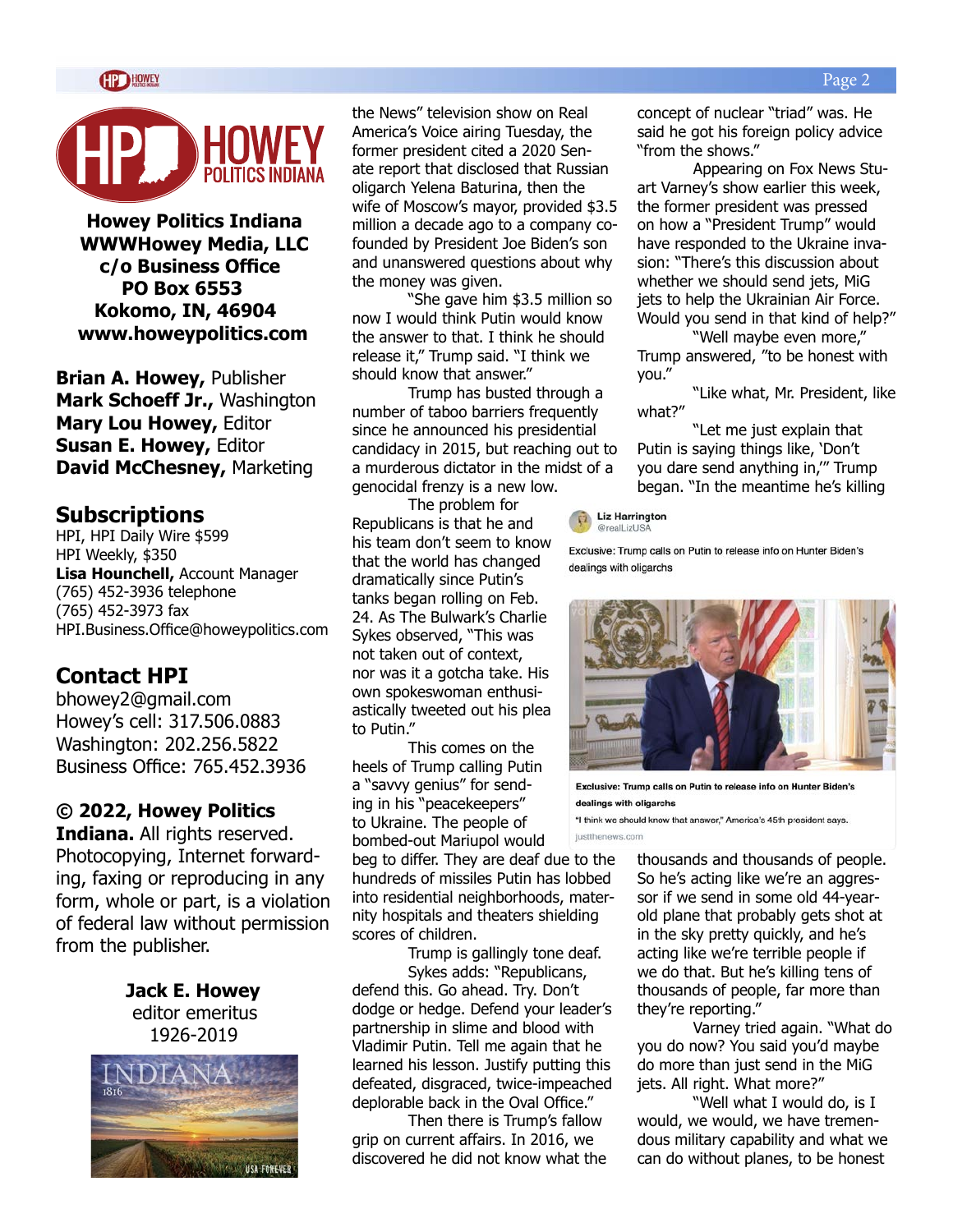#### **HOWEY**

with you, without 44-year-old jets, what we can do is enormous, and we should be doing it and we should be helping them to survive and they're doing an amazing job."

At a MAGA rally in Georgia Saturday night, Trump talked about the "N word," in his case, nukes. "The smartest one gets to the top. That didn't work so well recently in our country. But they ask me, 'Is Putin smart?' Yes, Putin was smart.

And I actually thought he was going to be negotiating. I said, 'That's a hell of a way to negotiate, put 200,000 soldiers on the border.'"

**Trump told Varney, "We say,** 'Oh, he's a nuclear power. But we're a greater nuclear power. We have the greatest submarines in the world, the most powerful machines ever built … You should say, 'Look, if you mention that word one more time, we're going to send them over and we'll be coasting back and forth, up and down your coast. You can't let this tragedy continue. You can't let these, these thousands of people die.'"

This is a man who once asked if nuking a hurricane was an option. This is a man, a number of his former national security advisers believe, who would have pulled the U.S. out of NATO in a second term and will do so in 2025 if elected, which is a career goal of Vladimir Putin. This is a man that prompted Joint Chiefs of Staff Chair



EXCLUSIVE

Mark Milley to revert to a 21st Century version of the Schleisinger Rule in limiting the defeated president from exploiting the nuclear codes, so alarmed was he by Trump's mental state in the waning days of his collapsing administration.

 Sen. Mitt Romney said, "If he were to come back as U.S.

president, I think it would represent a pretty dramatic departure for the world." John Bolton said in March, "In a second Trump term, I think he may well have withdrawn from NATO and I think Putin was waiting for that."

In a second Trump term, there would be no Mad Dog Mattis, John Bolton or Dan Coats. There would be the fringe D-team players and sycophants, the same MO that Putin has used to find himself in his current dire predicament.

President Biden, mired with a 40% approval rating, said over the weekend he'd be "fortunate" to have a rematch with Trump in 2024.

The isolated and paranoid Putin is alarming the world with his reckless threats of using nuclear weapons. A President Trump in 2025 would be pouring the gas of yawning ignorance on the fire.  $\div$ 

#### **CIP HOWEY**

### **Holcomb, from page 1**

Who knows? Folks are looking for work. Folks are looking for mental health services. Folks are looking for schooling for their children. I'm here to learn how we can be of help."

Former veep Mike Pence: "We need to meet this moment with American strength. I am glad that President Biden increased sanctions. The administration was

slow on that. We need to give them the arms. We need to put pressure on Russia with economic terms more every day. The Biden administration should transfer those MiG [fighter jets] out of Poland to Ukraine, do it immediately. They've got pilots in Ukraine that know how to fly them. But just as important, we need to continue to provide the kind of ground-based anti-aircraft systems that can take out Russian aircraft that are doing the high stratosphere bombing."

Purdue University announced it was bringing 20 faculty members and Ph.D. students from Ukrainian universities. President Mitch Daniels: "It wasn't ever a matter of whether it's a good idea. It's the practicalities, which will probably be tough. Can these people get out? If they're out, can we get them in here without trouble?



Which I think we can. … We'll just have to see. It just seemed like the sort of thing we had to do if we had a chance – bring them here until it's safe to return to their home."

 Fort Wayne Mayor Tom Henry has reached out to its sister city in Plock, Poland. Mayor Henry said Monday that \$77,000 has been donat-

ed to Plock to help with the refugee crisis. On March 16, Henry met via Zoom with Plock Mayor Andrzej Nowakowski. The mayors discussed the current situation in Ukraine and how Plock is working to make a meaningful difference in providing resources to Ukrainians in need of assistance. The mayors also discussed the importance and value of solidarity and a commitment to wanting peace and democracy restored in Ukraine.

Here is the HPI Interview with Gov. Holcomb: **HPI:** Governor, what do Hoosiers need to know about what's going on in Central Europe?

**Holcomb:** Most do realize what's unfolding, but what's becoming crystal clear in my mind is that Ukraine matters. Slovakia matters. Eastern European countries matter. This is a crisis not just in Ukraine, not just with the mass destruction which is occurring, it's having a ripple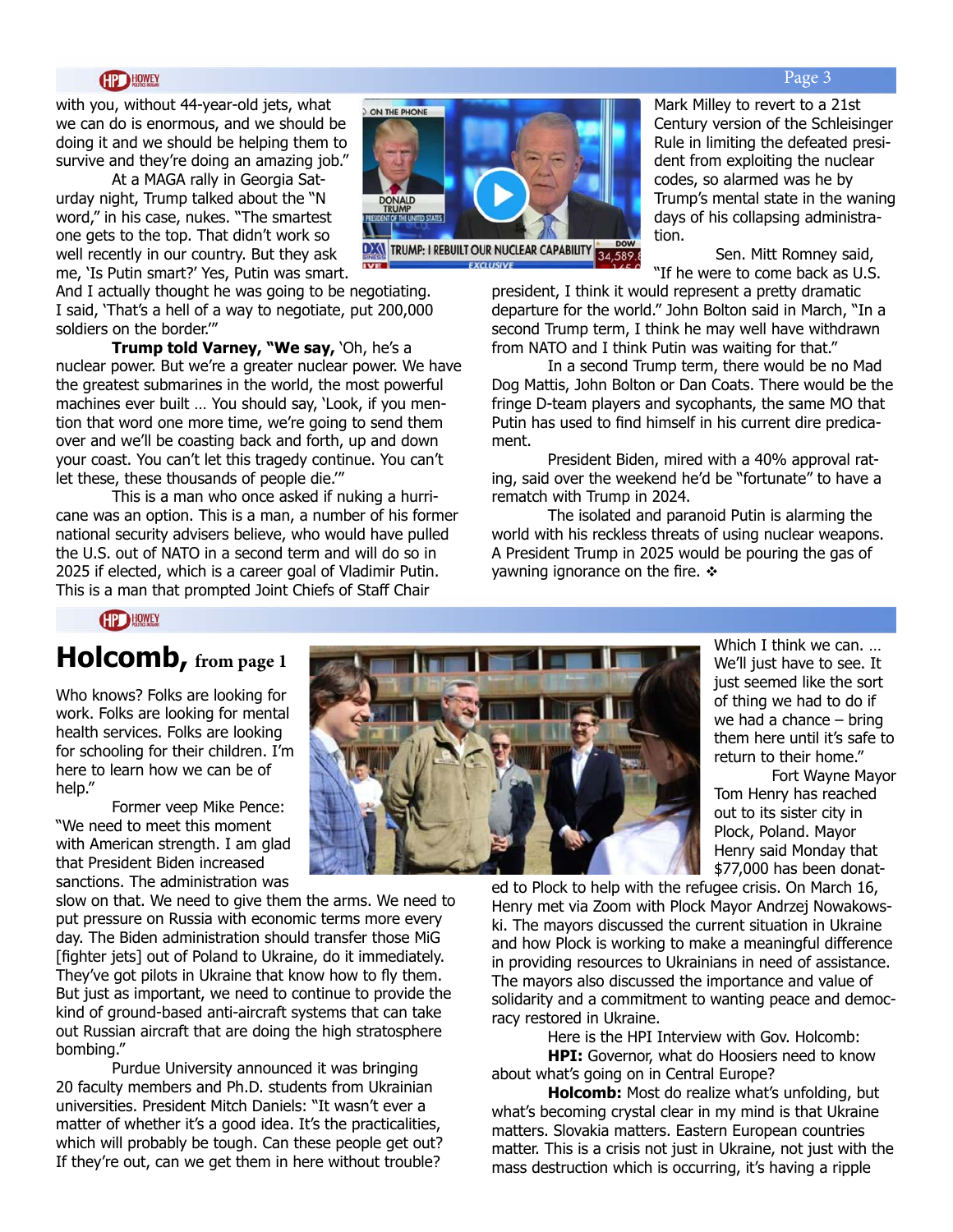#### **HP HOWEY**

effect in Eastern Europe and beyond. The European Union matters. NATO matters. Sometimes it takes a crisis for people to make a change in their lives and take a different course or action. We're not just witnessing what's going on here, we're living through history. The most important thing in my mind is are we going to make history? Do we stand with democracies or leave them to hang out to dry and … be erased from the map?

The inspiring observation I've made is Ukrainians are made of steel. Their resolve is second to none and I just want to export this Hoosier hospitality that we're known for and provide resources as we have the capacity to do so. They are living through their greatest hour of need and it's

their time of choosing. The world is taking note on who is lining up behind whom. I just want to make sure that it's as blunt as this: Ukrainian blood cannot be worth less than Russian oil and perpetuate the Russian war machine. One thing is clear today, the bear is not hibernating any longer. The bear is out, gobbling up, engulfing and devouring and needs to be stopped.

As a world we all need to do our part. As a governor of a state in America, I want to make sure that they know that and that neighborhood knows that not only are we a partner in this, we are a friend, and our friendships go deep and they are long lasting, whether it's Slovakia, where we've had an Indiana National Guard partnership since 1994. We are on first name basis with leaders there. So when I had the opportunity to talk to the prime minister and the defense secretary, foreign minister, the general in charge of the troops inside Slovakia, I can tell you it puts wind in their sails. There are people from around the world, but even a governor in a Midwestern state can say, "How can we help?" We don't want to be a burden, we don't want to get in your way, but how can we help?

**HPI:** How vital is NATO right now?

**Holcomb:** I don't think it can be overstated how vital both the EU is and NATO, because of that question of what's next. If we do not address this, contained in Ukraine, what will be next? That is forcing countries like Slovakia, who are 100% dependent on Russian oil, 85% gas, and 100% nuclear for their energy sources, and so that's forcing countries in that whole area; you're seeing countries step up to the plate saying 'We have not only got to modernize our military for today's potential battle, but to contribute to NATO because an attack on one is an attack on all.'

**HPI:** The Biden administration has indicated it wants to take in 100,000 Ukrainian refugees. We've got 100,000 open jobs in Indiana, correct?

**Holcomb:** Yes. We have more than that. **HPI:** So doesn't it behoove us as the United States to open up to, say, a million refugees if it comes to



#### that?

**Holcomb:** Music to my ears. Here's the flip side to that coin: We don't want all the talent to leave Ukraine permanently. You can imagine, this is going to take a Marshall Plan to rebuild that country. The economy, the infrastructure, you certainly don't want to lose your most valuable asset. The people I've been visiting with, the women and children; the men are still in Ukraine fighting right now. But absolutely we want to make sure folks have a temporary safe haven. If they choose to live in a country different than their native home, I would love for them to be in Indiana, to be in America. Ukrainians are made of steel, they are hard-working people. There are so many similarities between Hoosiers, Slovakians, Ukrainians, We keep our head down, we grind it out, overachieve. Slovakia is the No. 1 auto producer in the world, per capita. Indiana is No. 1 in the world manufacturing state per capita in the country. There are so many similarities. Our friendships go way back. We need to make sure that we're together going forward.

**HPI:** What should Hoosiers be doing to help in this crisis?

**Holcomb:** It depends if you're talking about helping in Ukraine or if you're talking about Poland or Slovakia, Hungary or the Czech Republic. The neighboring countries are overwhelmed with health care services and education needs. I asked that same question before we went to the refugee camp and they said what we really need right now are games for our kids, art supplies for our kids. They have gone through two years of this ebb and flow with COVID and now they are displaced from their homes completely. So we'll put together something when we get back. And just pray. Pray for the families, but they may need tablets to connect, because there are teachers in the Urkaine who can teach, but there is a language barrier. As that exodus has occurred, the questions you are asking are being asked on the ground right now. They want Ukrainians to come home when it's safe to do so. Making sure they have access to water, health care, and basic human necessities is what we can contribute right now.  $\div$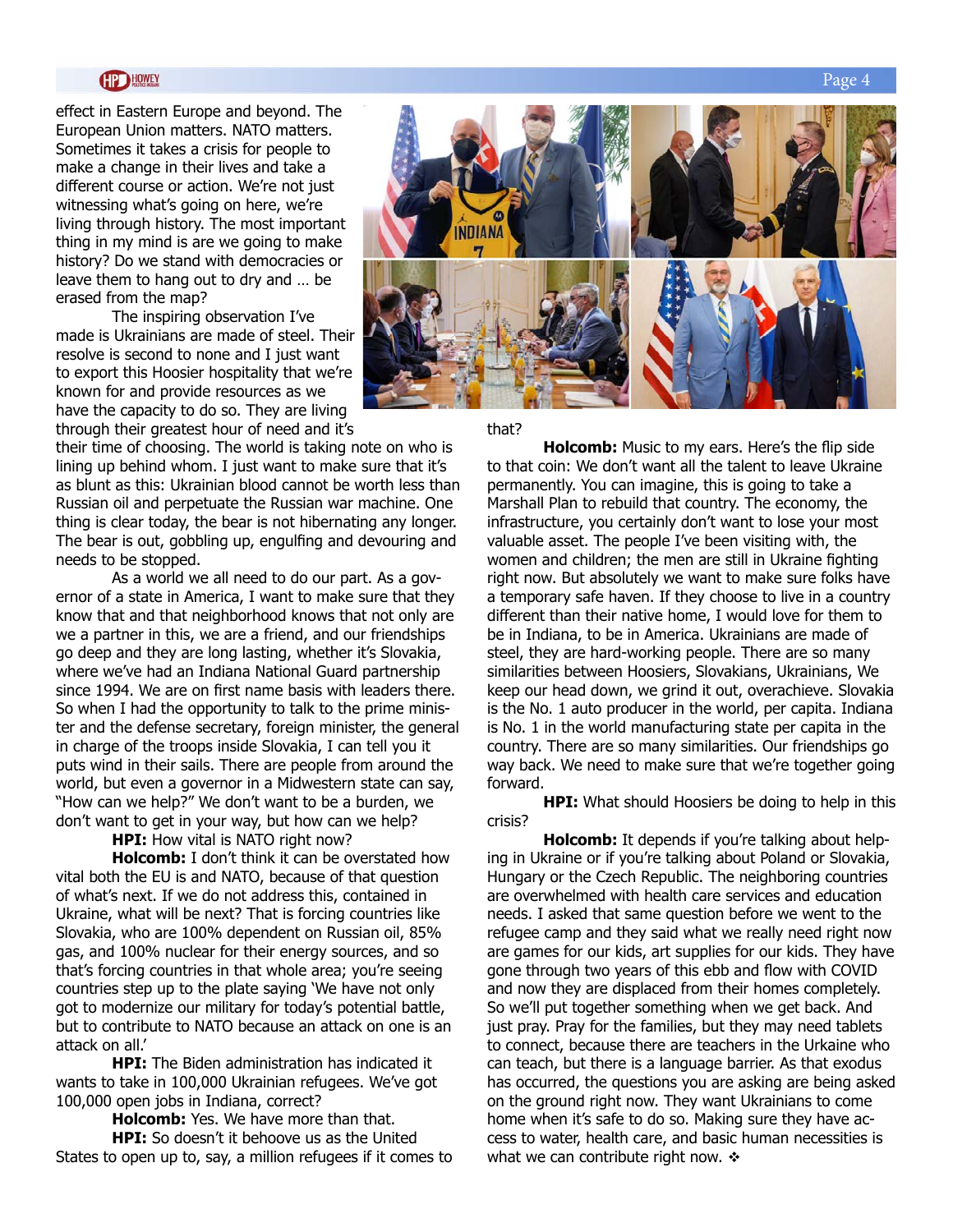## **Biden stumbles, fumbles and mumbles in Poland**

#### **By CRAIG DUNN**

CARMEL – In 40 years, the United States presidency has transitioned from the "Great Communicator," Ronald Reagan, to the "Great Stumble, Fumble, Mumble and Bunglegator," Joe Biden.

American presidents used to say, "I say what I mean and I mean what I said." No longer. Press Secretary



Jen Psaki's job has morphed from being the administration's spokesperson to a job somewhat akin to being the person walking behind a circus parade with a shovel and a bag.

I have changed over the last two years from demanding that Joe Biden come out of his basement seclusion, where every word and action was carefully scripted by some unseen hand to now wishing that our

president would spend his every waking moment eating ice cream in the White House bowling alley, instead of speaking.

I truly hoped on Groundhog Day that the president would see his shadow and decide to hide out

in the Oval Office for six more weeks. The fact is, our president is a verbal time bomb, set to detonate at the worst possible moments. The combination of obvious mental decline and the tendency to bloviate makes Joe Biden an extremely dangerous man.

**It is no great secret** that the Ukrainian Special Military Action is not going well for Vlad the Bad. The failure, thus far, of Putin's massive military assault on Ukraine, coupled with unprecedented sanctions imposed by the United States, NATO and concerned democracies throughout the world have slowly forced the Russian president into an ever-smaller corner. In the best of times, ill-conceived comments made by an American president (ala Donald Trump) might be easy to laugh off, but in the white-hot crucible of a military and political disaster, such as Vladimir Putin

faces in Ukraine, one just doesn't know how every word will be interpreted and received.

This past week President Biden went for the trifecta of stupid and dangerous misstatements during his trip to NATO ally, Poland. Please keep in mind that during the best of times these statements would have been stupid and dangerous, but during a conflict such as the Ukrainian War, these statements are an outright existential threat. This is not Saddam Hussein who we are confronting, but

a country with 4,000 nuclear weapons and a deranged leader.

The first, and worst, of Joe Biden's ill-conceived statements was made off-script during a speech at the Royal Castle in Warsaw, Poland on March 26. The president said, "For God's sake, this man cannot remain in power."

You heard it and I heard it and, most assuredly, Vladimir Putin heard it. The United States is demanding regime change in Russia. This is not exactly the message you want a man with his finger on a nuclear trigger to hear, even though virtually everyone would love to see regime change as the result of Putin's naked aggression. Like a bad Jim Carey movie, the president just could not help himself from blurting out what he was thinking.

**Several of our NATO** partners, United States Secretary of State Anthony Blinken and the White House press office were quick to disavow the words of the president and tell us what Joe Biden actually meant to say. You can try and walk it back all that you want, but the words were simple and to the point, "this man cannot remain in power." Russia is now able to paint the United States as an aggressor and use the president's own words in its state-run propaganda.

On Friday, while the president was addressing the soldiers of the United States 82nd Airborne, on duty in Poland, Biden spoke about the bravery of the average Ukrainian and then said the following, "And you are going to see when you are there and some of you have been



there. You are going to see, you are going to see women, young people standing, standing in front of a damn tank, just saying, 'I'm not leaving. I am holding my ground.' They are incredible. But they take a lot of inspiration from us."

"And you're going to see when you're there." This is a fairly clear statement but, according to a White House spokesperson, "The president has been clear we are not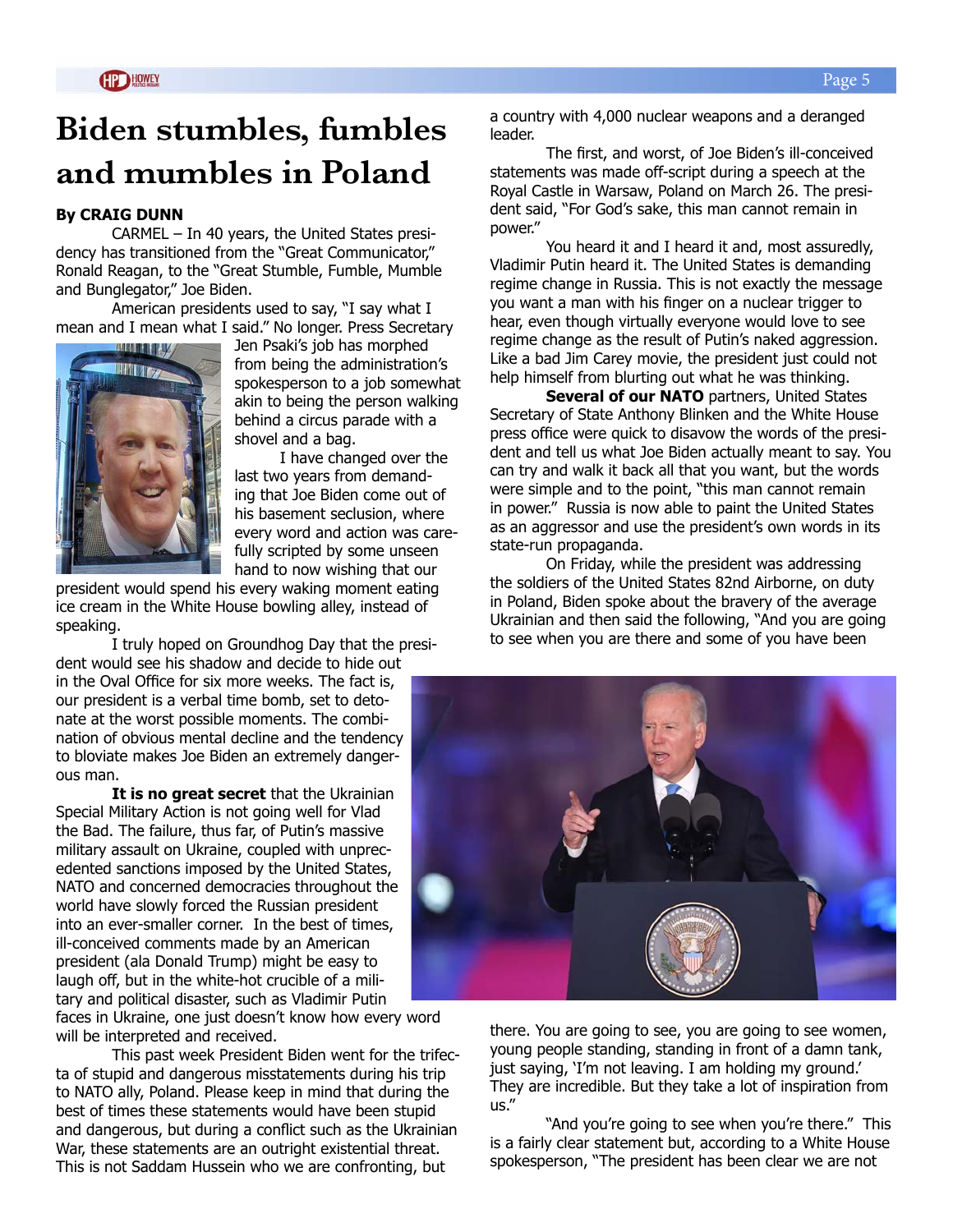sending U.S. troops to Ukraine and there is no change in that position." I'm beginning to see the ghosts of Bill Clinton's Monica Lewinsky deposition and his infamous "Depends on what you mean by 'is'" statement.

On Thursday, Biden was asked by a reporter if the U.S. would respond if Russia were to use chemical weapons as part of its invasion of the Ukraine. The president responded that such a move by the Russians would "trigger a response in kind."

**In a statement of inexactitude** made by National Security Advisor Jake Sullivan while trying to walk back the president's words, Sullivan said that Biden meant, "we'll respond accordingly" and that Russia would pay a "severe price. And I won't go beyond that other than to say the United States has no intention of using chemical weapons, period, under any circumstances."

I'm not sure what message Putin received from this exchange. I guess it is that the United States either will or will never retaliate with the use of chemical weapons.

Even more dangerous than all of Biden's previous gaffes and misstatements was his March 20 words to President Volodymyr Zelensky of Ukraine, where he called Putin "a war criminal." Putin may hear this simple designation as saying you just cannot withdraw from Ukraine and put an end to this conflict. It may be heard as you will be tried in front of the International Criminal Court for the

committal of war crimes.

If convicted, Putin could be facing imprisonment or worse. This provides a major incentive for the Russian president to fight it out to the bitter end, using whatever tools are at his disposal. When your future appears to be a bullet to the head or imprisonment, you could well understand Putin viciously fighting with his back to the wall. What does he have to lose by refusing to leave the Ukraine?

President Biden has verbally closed all the fire escapes for the Russian president.

It is a significant danger for the United States to continue to allow President Biden out of his cloistered environment in the West Wing without competent adult supervision. His handlers, whoever they are, need to force him to stay on script and only give speeches that have been reviewed by his national security advisor, Secretary of State and Secretary of Defense. These are far too perilous of times to allow a befuddled geriatric to run amok with the security of the world at risk. And you can quote me on that!

**Editor's note:** What Craig Dunn actually meant to say is that he believes the United States, our allies and Vladimir Putin would be better served if they considered the source and did not take the spoken word so literally. Words do not always have meaning and actions maybe shouldn't have consequences unless they do.  $\div$ 

**HP HOWEY** 

## **NBC Poll reveals GOP wave is developing**

#### **By BRIAN A. HOWEY**

INDIANAPOLIS – The latest NBC Poll reveals that congressional Democrats are facing a "shellacking" this November.

The Wrong Track stood at 71%. President Biden's approval was 40%. On the most important issue, the economy, Biden's approval stood at a mere 33%. "He is minus 30% on the No. 1 issue," said Amy Walter of the



Cook Political report. Republicans hold a 2-point advantage among registered voters, with 46% preferring a Republican-controlled Congress, versus 44% who want Democrats in charge, which is well within

the poll's margin of error.

"That R+2 result doesn't tell the whole midterm story.," said NBC Meet The Press host Chuck Todd. "For starters, the R+2 showing is the GOP's best score on congressional preference in our poll since 2014. And you remember what happened in the 2014 midterms. What's more, the NBC News poll shows a midterm environment

that looks a lot more like 2010 (when the GOP won the House) than 2018 (when Dems did). Republicans are ahead among independents by double digits; the GOP has a larger lead with men than Dems do with women; and white voters have gone from R+5 in 2018 to R+17 now."

 "Finally," Todd said, "and perhaps most importantly, our NBC News poll shows Republicans with a whopping 17-point advantage in enthusiasm, with 67% of GOPers indicating a high level of interest in the midterms (either a "9" or "10" on a 10-point scale), compared with 50% for Democrats.

The most popular issues and qualities among registered voters: Funding the police, expanding oil and gas production, supporting the bipartisan infrastructure law and supporting Biden's call to lower health care and prescription-drug costs. The least popular: saying Trump won the 2020 presidential election, wanting to overturn Roe v. Wade, being endorsed by Senate Minority Leader Mitch McConnell and defunding the police.

The one issue that could save the Democrats is if the U.S. Supreme Court overturns Roe v. Wade in June. That could jump start Democrats into closing the enthusiasm deficit.

#### **AP Poll shows Americans fret nukes**

Russia's war on Ukraine has most Americans at least somewhat worried that the U.S. will be drawn directly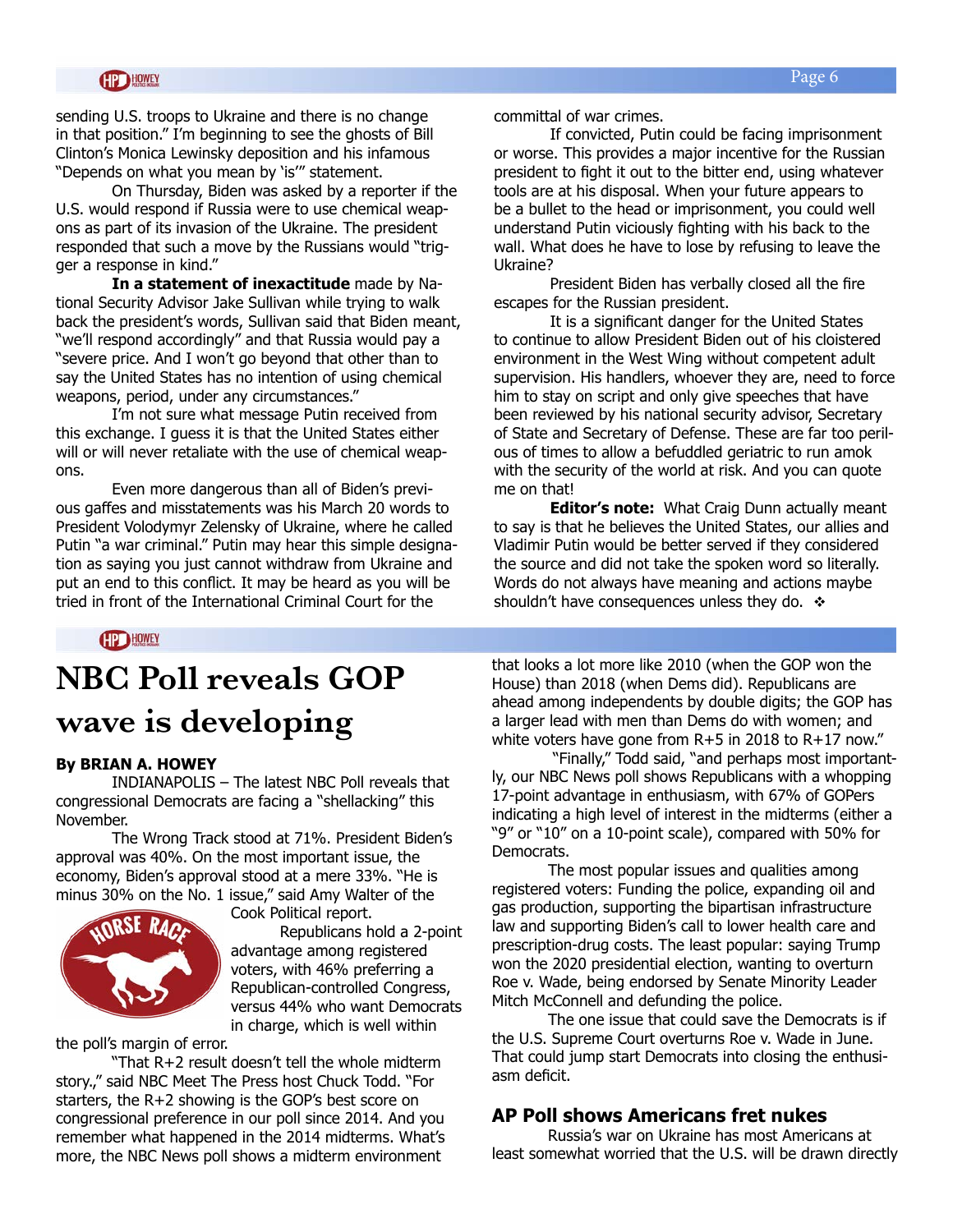#### **HOWEY**

into the conflict and could be targeted with nuclear weapons, with a new poll reflecting a level of anxiety that has echoes of the Cold War era. Close to half of Americans say they are very concerned that Russia would directly target the U.S. with nuclear weapons, and an additional 3 in 10 are somewhat concerned about that, according to the new poll from The Associated Press-NORC Center for Public Affairs Research. Russian President Vladimir Putin placed his country's nuclear forces on high alert shortly after the Feb. 24 invasion. Roughly 9 in 10 Americans are at least somewhat concerned that Putin might use a nuclear weapon against Ukraine, including about 6 in 10 who are very concerned. "He is out of control, and I don't think he really has concern for much of anything but what he wants," said Robin Thompson, a retired researcher from Amherst, Massachusetts. "And he has nuclear weapons."

#### **U.S. Senate**

#### **McDermott on Trump, Putin**

After learning that Donald Trump is reaching out to Russian President Putin for "dirt" on Hunter Biden, Hammond Mayor Tom McDermott issued the following statement: "When will U.S. Senator Todd Young condemn this? The former president is calling on a dictator to attack a sitting U.S. president. A real Marine would put country first, party second. It looks like Young has his priorities in reverse."

#### **Young flags illegal immigration**

U.S. Sen. Todd Young voiced his concern Wednesday after the U.S. Border Patrol said they're nearing one million encounters with illegal immigrants at the southern border within the last six months (WIBC). "This week, we learned that within the next few days the U.S. border patrol will have had over 1 million encounters with illegal immigrants. Just over the last six months," said Young. "This is indeed a crisis." Young noted that number is larger than the population of Marion County, which is slightly below one million, according to the 2020 census. "Notably, the Biden administration has presented a budget. It shifts money away from border protection. It increases money to help move people through the system. Not so that we can stop illegal entries, but so that immigration officials can more quickly stamp the hands of those who can ultimately get through."

#### **Congress**

#### **9th CD: Houchin endorsed by Anthony**

The Susan B. Anthony List's Candidate Fund PAC has endorsed Erin Houchin for Congress in Indiana's Ninth Congressional District. The SBA List is s a network of 900,000 pro-life Americans nationwide, dedicated to ending abortion by electing national leaders and advocating for laws that save lives. "Erin Houchin is a longtime leader in the fight for unborn children and their mothers and a

member of our National Pro-Life Caucus. We couldn't be prouder to endorse her for Congress," said Hon. Marilyn Musgrave, SBA List's vice president of government affairs. Houchin served in the Indiana State Senate from 2014- 2022 and was a member of SBA List's National Pro-Life Women's Caucus. Houchin said, "I have been proud to defend the unborn in the State Senate and will absolutely do the same in Congress."

#### **Barnes-Israel spent \$58K on TV**

Republican 9th CD candidate Stu Barnes-Israel has purchased \$58,080 with 700 gross rating points in the Louisville TV market. Republican Mike Sodrel has spent \$68,974 in the Louisville cable market and \$12,083 in the Indianapolis market.

#### **3rd CD: Pompeo appearing at Banks event**

U.S. Rep. Jim Banks announced that 70th Secretary of State Mike Pompeo is coming to Indianapolis to appear at a fundraiser for his reelection campaign for Indiana's 3rd Congressional District. He will speak at noon Saturday April 9 at an undisclosed location. "We are honored to have President Trump's secretary of state come to Indiana, and I am grateful he will be supporting me in my campaign for re-election," Banks said.

#### **5th CD: Lake calls Hall 'DINO'**

Dmocrat Jeannine Lake is calling her primary opponent a "DINO" because he voted on the 2016 Republican primary. "He's been in the Grand Ole Party for most of his adult life and voted with the Republicans in 2016," Lake said. Hall responded with tweets: "I'm a Democrat, in 2016 I voted for John Kasich in the primary because I was concerned about what a Trump presidency would mean. I've voted in every Dem primary since then. I worked for Dem Mayor Joe Hogsett since 2015, and am the only candidate who has worked for another Dem. That's the only time I've voted in an R primary. So the claim that I've been a Republican my entire adult life is flat out false."

#### **General Assembly**

#### **Banks stumps for Rep. Leonard**

It's that time of year again  $-$  when politicians start knocking on doors to campaign for reelection. Third District U.S. Congressman Jim Banks recently lent his help to state Rep. Dan Leonard, R-Huntington, who has a primary matchup with Lorissa Sweet in May (Kelly, Fort Wayne Journal Gazette). Sweet is a Wabash County councilwoman seeking the House District 50 GOP nomination. There are 40 contested GOP state legislative primaries, the most in several decades. Leonard said he didn't knock on doors two years ago because of COVID-19 but is glad to be back talking to citizens. He called it the most effective way to communicate with constituents. Banks walked with Leonard for about two hours, using an app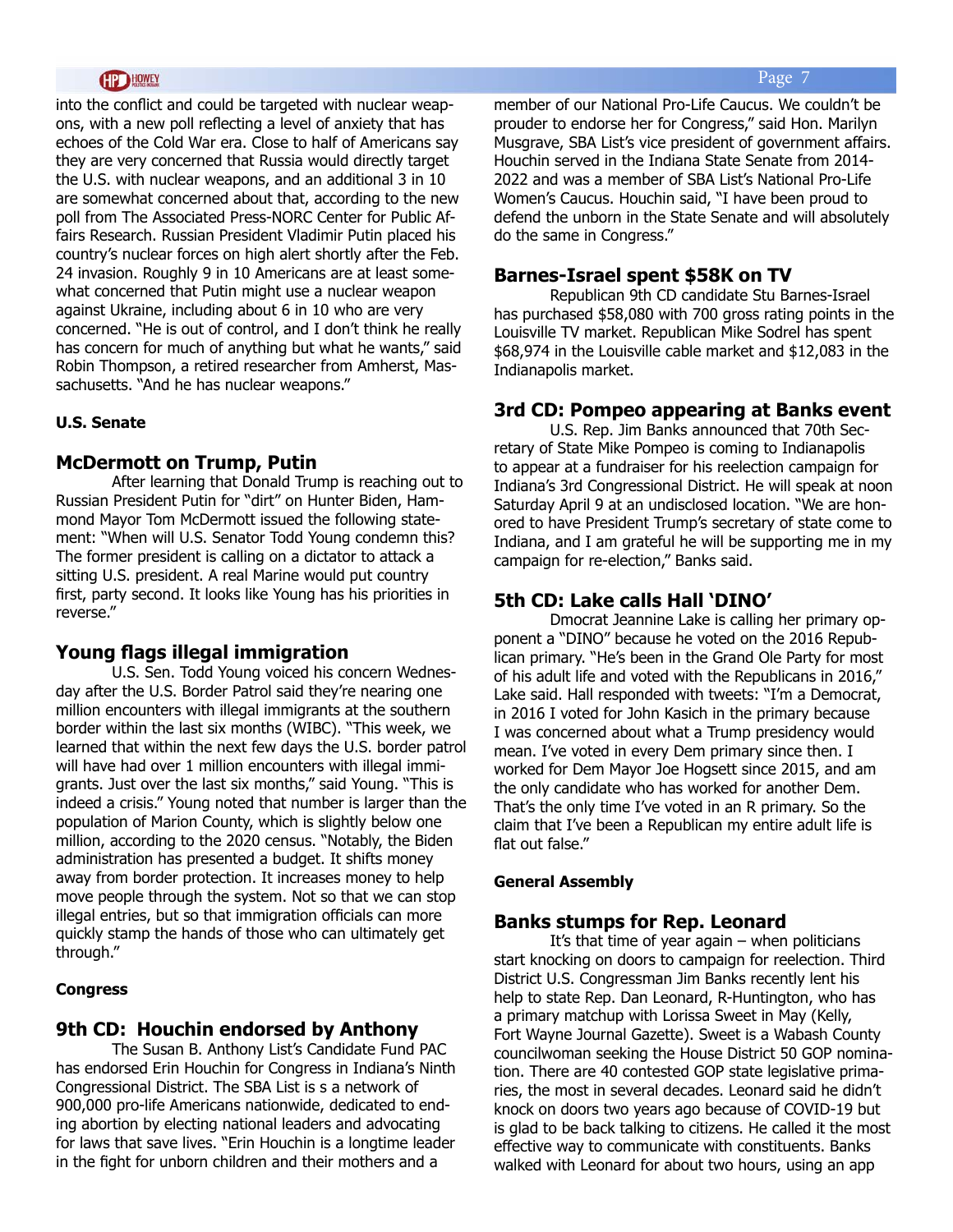#### **HP HOWEY**

to target Republican primary voters. Many times, people want to talk about federal issues that state lawmakers don't control – inflation, gas prices, Ukraine. But last week was different. Leonard heard from a lot of people who opposed Gov. Eric Holcomb's veto of a transgender sports bill that would ban transgender girls from participating in K-12 girls sports. He also let them know they would be receiving a \$125 taxpayer refund check soon because of higher-than-expected state revenues.

#### **Presidential 2020**

#### **Trump statement**

Statement by Donald J. Trump (Howey Politics Indiana): "I hear that VERY low-rated 'Morning Joe' and his psycho wife, Mika, think that I should not be asking Russia what the \$3.5 million that Hunter and Joe got from the Mayor of Moscow's wife was for. In time, Russia may be willing to give that information. The Fake News is also saying I called Putin a "genius," when actually, and to be precise, I called his build-up on the Ukraine Border before the war started genius because I assumed he would be easily able to negotiate a great deal for Russia. The U.S. and NATO would agree to give Russia what they wanted. Unfortunately, and tragically, Putin went too far, acting on the WEAK Foreign Policy of the Biden Administration. The Fake News said I called him a genius during the war. No, I was describing the great negotiating posture he had prior to the unfortunate decision to enter Ukraine and fight. There was nothing "genius" about that!"

#### **Pence to unveil platform today**

Former Vice President Mike Pence is taking another step toward running for the White House in 2024 — and leaning into his split with former President Donald Trump. Pence is releasing a 19 page policy platform on Thursday aimed at casting himself as a figure of the future and moving the country "forward to ensure that the best days for the greatest nation on earth are yet to come." It's the kind of statement most prospective presidents would make, but in this case it's also an implicit swipe at Trump, who is focused on relitigating the 2020 election as he weighs a comeback bid. "Elections are about the future, and frankly the opposition would love nothing more for conservatives to talk about the past or to talk of the mess they've made of the president," Pence said on a Wednesday afternoon conference call with [POLITICO](https://www.politico.com/news/2022/03/31/pence-new-policy-platform-00021934) and several other news outlets, where he previewed his policy agenda." Pence also released a self-narrated video titled ["The Freedom Agenda."](https://www.youtube.com/watch?app=desktop&v=Wvoa-q4Nqfw) \*

#### **HPI Horse Race Indiana House Ratings**

- **HD 7:** State Rep. Jake Teshka, Sarina Williams, and Timothy Jaycox: *Likely Teshka*
- **HD 11:** State Rep. Michael J. Aylesworth, Andrew R. Boersma, and Pierce Fischer: *Safe Aylesworth*
- **HD 20:** State Rep. Jim Pressel and Heather Oake: *Likely Pressel*
- **HD 21**: State Rep. Tim Wesco and Stephen Gray: *Safe Wesco*
- **HD 22:** State Rep. Curt Nisly and State Rep. Craig Snow: *TOSSUP*
- **HD 31**: State Rep. Ann Vermilion and Andy Lyons: *Safe Vermilion*
- **HD 33:** State Rep. John (J. D.) Prescott and Brittany Bridges Kloer: *Leans Prescott*
- **HD 45:** State Rep. Bruce Borders and State Rep. Jeff Ellington: *Leans Borders*
- **HD 47:** State Rep. John Young, Luke Campbell, Scott C. Strother, and Robb Greene: *Safe Young*
- **HD 49:** State Rep. Joanna King and Amy Rainey: *Likely King*
- **HD 50:** State Rep. Dan Leonard and Lorissa Sweet: *TOSSUP*
- **HD 52:** State Rep. Ben Smaltz and Curt Hammitt: *Safe Smaltz*
- **HD 53:** State Rep. Robert W. Cherry and Meghan C. Carver: *Safe Cherry*
- **HD 56:** State Rep. Brad Barrett and Mark A. Pierce: *Safe Barrett*
- **HD 59:** State Rep. Ryan Lauer and William M. (Bill) Nash: *Safe Lauer*
- **HD 60:** State Rep. Peggy Mayfield and Brittany Carroll: *Likely Mayfield*
- **HD 65:** State Rep. Chris May and John Lee: *Likely May*
- **HD 72:** State Rep. Ed Clere, Jackie Grubbs, Tom Jones: *Likely Clere*
- **HD 79:** State Rep. Matthew S. Lehman and Russ Mounsey: *Safe Lehman*
- **HD 81:** State Rep. Martin Carbaugh and David Mervar: *Likely Carbaugh*
- **HD 85:** State Rep. Dave Heine, Stan Jones and Chris Pence: *Safe Heine*
- **HD 88:** State Rep. Chris Jeter and Chrystal Sisson: *Safe Jeter*
- **HD 90:** State Rep. Mike Speedy and David Waters: *Safe Speedy*
- **HD 91:** State Rep. Robert W. Behning and David Hewitt: *Likely Behning*
- **HD 93:** State Rep. John Jacob and Julie A. McGuire: *Leans Jacob*
- **HD 25:** Kent Abernathy, Becky Cash, Douglas Rapp, and Matthew D. Whetstone: *Leans Whetstone*
- **HD 32:** Suzie Jaworowski, Paul G. Nix and Fred Glynn: *Likely Glynn* v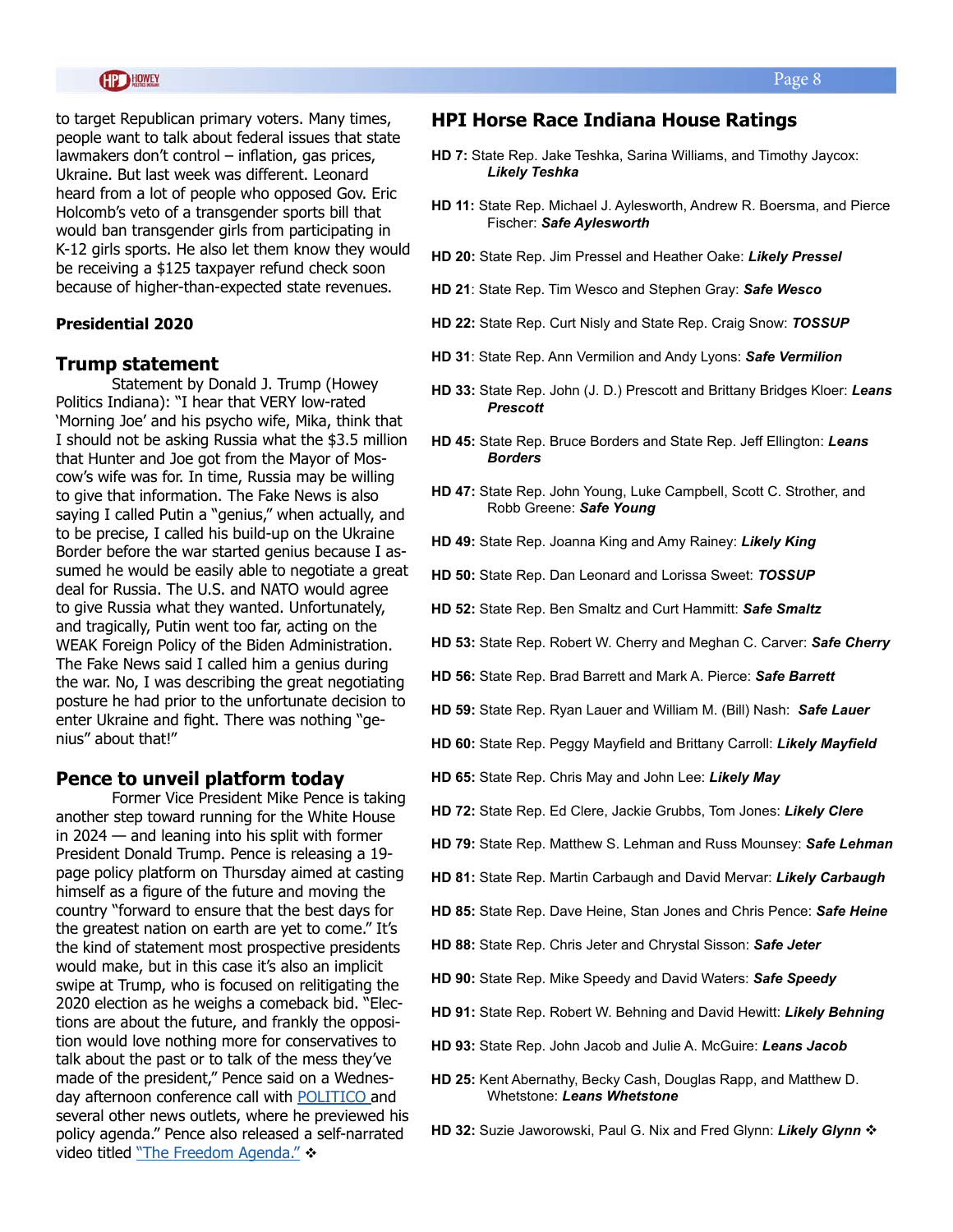## **Residential share of property taxes rising**

#### **By LARRY DEBOER**

WEST LAFAYETTE  $-$  Here's one way to think about property taxes: The local government sets its budget, subtracts all other tax revenue, and raises the remainder with the property tax levy. The assessor mea-



sures the value of all the parcels of taxable property inside the boundaries of the government. Then the government measures the share of each parcel in total assessed value. That is the share of the levy that the owners must pay.

In other words, your property's share in the total value of property is your share of the property tax levy. We use property value shares to divvy up

responsibility for funding local government.

Real life is more complicated, with deductions, credits, several ways to estimate value, and state limits on the levy and on tax bills. Still, knowing what's happening to the values of property, compared to the total, tells us a lot about who pays property taxes.

We're particularly interested in the share of property taxes that residential property owners pay. That's owner-occupied primary residences, known as homesteads, and rental housing. Why a special interest in residential property? For one, lots of people pay these taxes. Homeowners with a mortgage pay directly through their lenders; those who rent pay through their landlord. For another, all these people are voters, which interests the General Assembly. And that's why the share of property taxes paid by residential property owners will be getting some attention. The residential share is going up.

**Start in 1998, just before** the Indiana Supreme Court threw out the old assessment system. That year residential property owners paid about 36% of the property tax levy.

The old assessment system undervalued older

homes. The new market-value-in-use system did not. With the reassessment for taxes in 2003, the residential share jumped to 45%. By 2007 the share was up to 47.8%, mostly because business inventories had been eliminated from property taxation.

Then came the big reform in 2008. Homeowner deductions were increased, school general fund property taxes were replaced by state aid, and a constitutional amendment was proposed to limit tax bills. The amendment was approved in 2010, creating the circuit breaker tax caps. Most of the tax cap credits went to homeowners and rental housing owners. Local governments acted too, adopting more local income taxes for property tax relief.

By 2011, residential taxes were down to 42% of the total, a tax bill reduction of about \$500 million. Many owners of other types of property saw their tax bills increase.

The residential share remained within a couple of tenths of 42% for five years, through taxes in 2016. Then the share began to rise. It was 42.7% in 2017, 43.8% in 2019, and last year the residential share was 45.7%.

What's going on? Partly it was the decline in farmland values. Corn and soybean prices fell, and eventually this caused farmland assessments to drop. Those taxes shifted to other taxpayers.

**It was also the more** rapid increase in home prices. Home price increases hit 3.8% in 2015, the highest rate in 14 years. Prices rose more than 5% in 2018 and after. Those were the biggest increases since the 1970s.

Home prices in 2015 were measured by assessors in 2016, and those assessments were used for taxes in 2017. That's when the residential share of property taxes began to rise.

The economy was expanding and mortgage rates were low, yet home construction lagged. As late as 2019 Indiana home building permits were less than two-thirds of what they averaged between 1996 and 2006. Demand for houses was increasing faster than houses were being built. Prices increased.

That was before the pandemic. In 2021, Indiana home prices increased 13.5%. Those home prices will affect tax bills in 2023. The residential share will keep rising. Policy Analytics, a consulting firm, projects the residential share at 48.2% in 2023.

The property tax is a tax on the value of property. If your property's value rises faster than your neighbors', your share of the property tax levy will increase. That's what's been happening to owners of residential property. I'm guessing that legislators are paying attention.  $\cdot$ 

**Larry Deboer is a professor of Agricultural Economics at Purdue University.** 

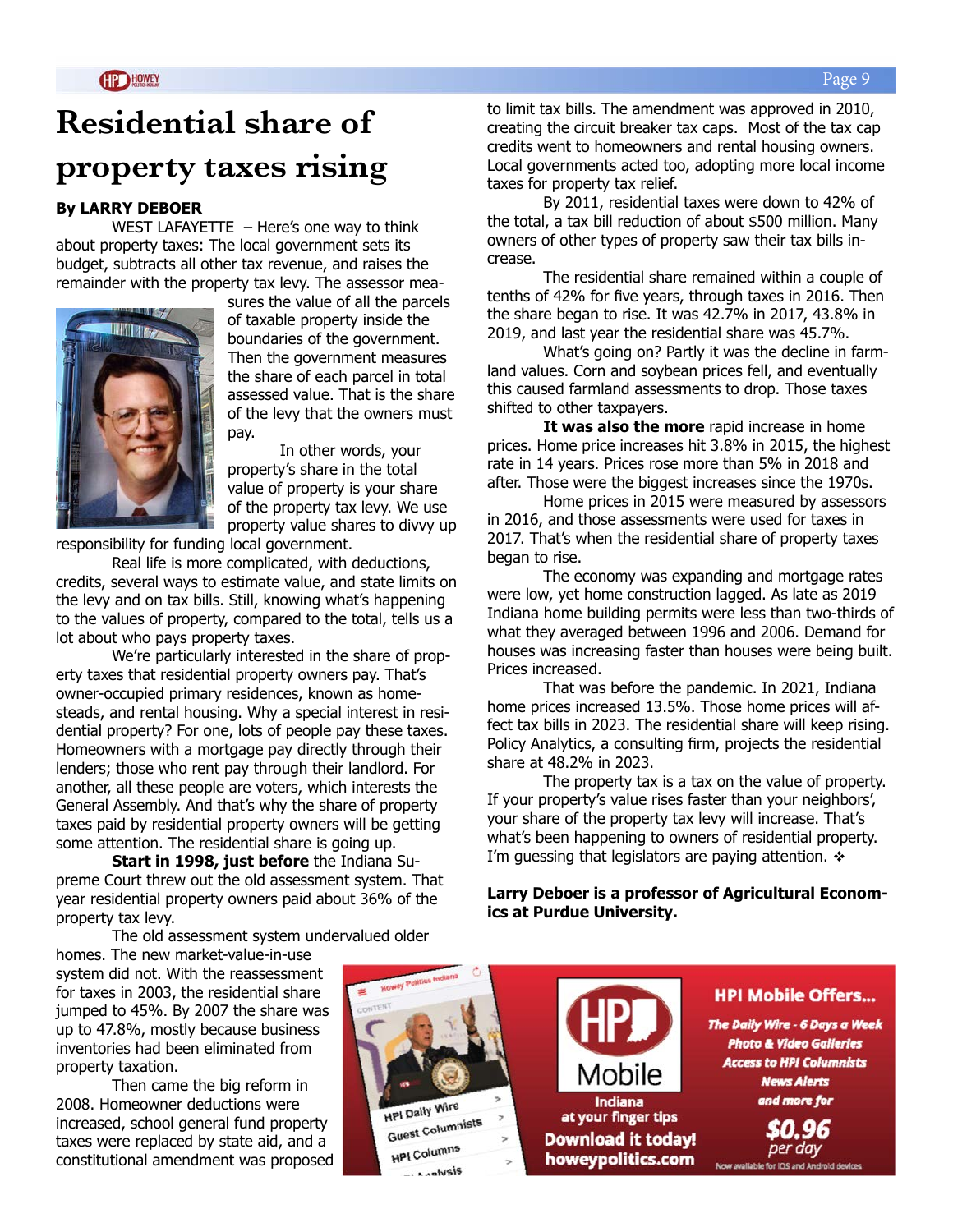## **A tough couple of decades for Indiana**

#### **By MICHAEL HICKS**

MUNCIE – The 21st Century has been terribly unkind to Indiana's economy. Indeed, over the next few paragraphs I will lay out the case that it has been the



worst two decades in the state's economic history, and that prospects for the next two decades are even poorer.

I write this because I believe our political debate about tax and spending would benefit from greater honesty about the subject. I also want to make clear that it is an error to blame one political party or the other for the poor state of the Hoosier economy. Bad luck as much as bad policy has played a role. Adjudi-

cating the past is helpful only in focusing on the present and future.

Today, Indiana has about 75,000 more jobs than we had in 2000, and about 155,000 more residents. But, over the same time, the Indianapolis metro area has about 190,000 new jobs and 200,000 new residents. So, not all of Indiana is doing poorly, and these bright spots blind many to the much broader troubles. Our growth is happening in just a few places, in one large metropolitan region. Everywhere else in the state is either stagnating or in decline.

The slow job and employment growth signals a poor economy, but it masks an even deeper problem. Most of Indiana's job growth this century has been in low-wage work. In our largest industry, manufacturing, the only job growth this century has been among workers without a high school diploma. This is an appalling track record that should crush any suspicion that Indiana is having success in advanced manufacturing. Hoosier factories have a worse educational profile today than they did in 1998, the first year of this data source.

**Of course, the educational** attainment decline in manufacturing has other effects. After adjusting for inflation, wages among Indiana's manufacturing workers are the same as they were in 1998. Wages for new workers are slightly lower over the same time. Worker productivity among Indiana's factories grew at half the national rate since 2010, reflecting a structural shift away from a broad manufacturing economy. The job growth is coming at the bottom end of the educational and skill level, which bodes very ill for our biggest industry.

During the long recovery from the Great Recession, the largest job growth came among those without a high school degree. The national conditions could hardly

be different. Nationwide, more than eight in 10 new jobs have been to college graduates. So, Indiana is abruptly diverging from the national economy in education and skills. One consequence of this is that over the past decade Hoosier incomes have dropped more relative to the nation as a whole over than in any time in history.

These sorts of changes do not turn around overnight. There are simply no policy initiatives or fortunate economic conditions that would suggest the Indiana economy will begin to grow at or near the national average. We are behind, and we're slowing down. So what happened?

Indiana entered the first part of the 21st Century unprepared for a big loss of manufacturing jobs and the economic dislocation that accompanied it. There was very little of Indiana to recommend to businesses or residents. Taxes weren't high, but public services were nothing to brag about. Heavy union presence in made many places unpalatable to large employers. But, as the jobs left, taxes rose abruptly. By 2006, Hoosier manufacturers were paying the 38th highest taxes in the country, and homeowners were being clobbered by rapidly growing property taxes.

**To be fair, the state's** policymakers were long warned about unfriendly business conditions, poor public services and high taxes. Economists in the 1990s were pretty clear about the state's problems, but political leaders told themselves and their supporters happy stories and brushed aside the criticisms about deeper economic problems. By the mid-2000s, the loss of factory jobs and broad disruption provided an opening for major political change.

Gov. Mitch Daniels swept into office to accomplish just that. He reformed taxes, pushed state and local government to perform better and gave Hoosiers school choice. He set ambitious standards for college completion and per capita income growth. My research concluded that Indiana suffered a far easier Great Recession than it should have because of these policies.

The Pence Administration remained fiscally prudent, but also added policies that acknowledged remaining challenges. He expanded Medicaid through the Healthy Indiana Plan (HIP) and he instituted one of the more thoughtfully developed programs in the nation, the Regional Cities Initiative. Gov. Holcomb continued these policies, including a major new adjustment to the regional cities work in the READI grant.

Somewhere along the way something soured.

First, there was a push to introduce more vocational education options for Hoosier high school students. This was smart in theory; college is not for everyone, and a high school curriculum that prepares only for college will shortchange many students. However, in practice, it was a grave mistake that saw vocational education choices pushed to kids as young as 11 or 12. The aspirational goals of higher education set by Mitch Daniels were so diluted that we saw a rapid decline in the share of our kids heading off to college.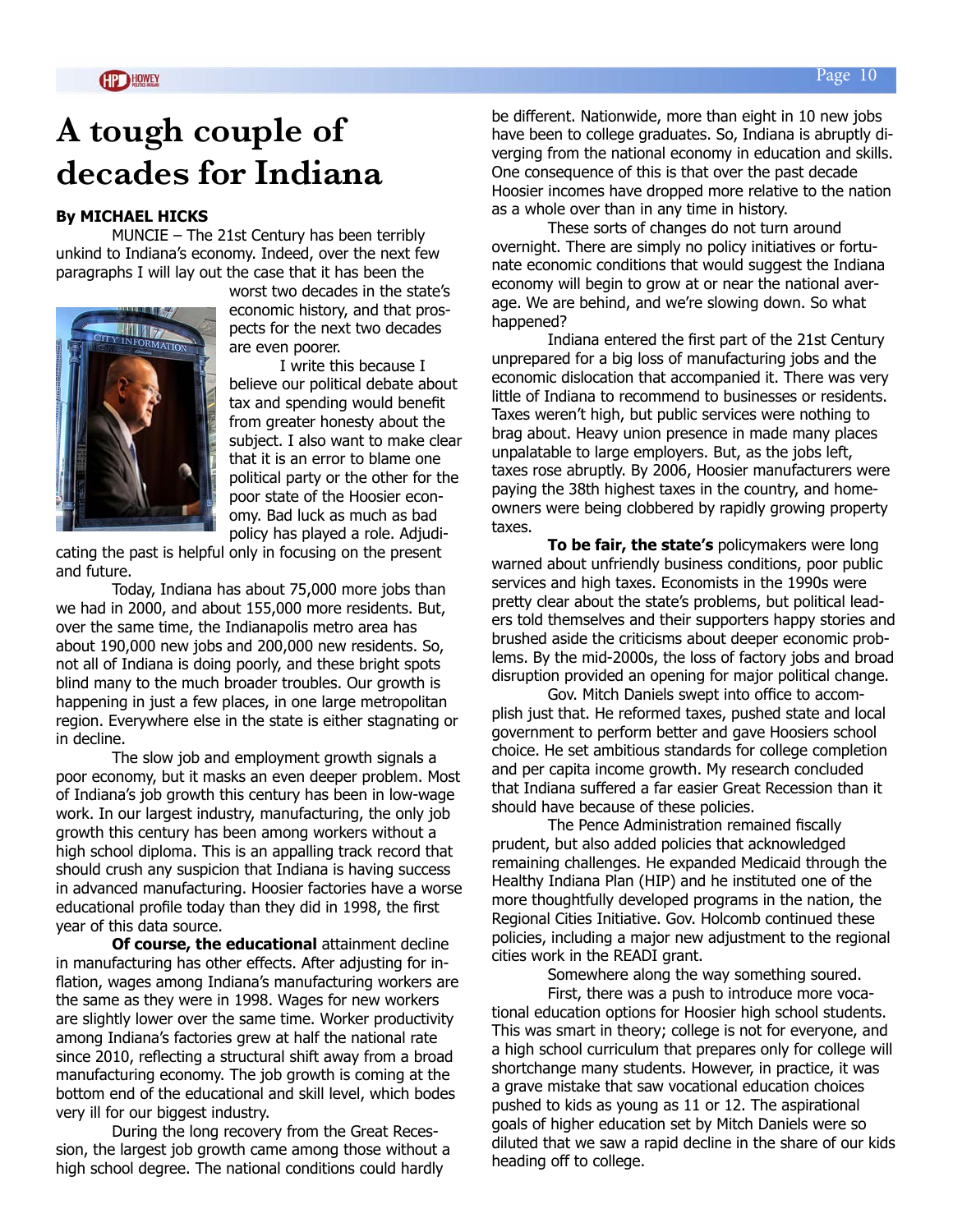#### **HP HOWEY**

We are now in year five of that decline, which was exacerbated by COVID. Not all the impact was caused by bad messaging to kids or curriculum changes. Beginning in 2010, spending on education began to decline. It dropped in inflation-adjusted terms and on a per-student basis, both for K-12 and post-secondary education. From 2010 to 2019, state spending on education shrank from 3.24% of our gross domestic product to 2.76%.

**If we spent the same** share of GDP on education that we did in 2010, our budget would be \$1.8 billion higher per year. And, the state just passed a tax cut that will trim a further \$500 million per year from schools and colleges. It is worth noting that spending on TANF and Medicaid rose by 50% over the same time. We are good at spending money to treat the symptoms of poverty, but doing poorly at spending to treat the cause of poverty.

Together, I believe the modest push away from college preparation and the much larger budget cuts set the stage for more problems. As readers of this column know, the quality of public schools is the prime element of relocation decisions by families. In 2018, the Republican Congressional Joint Economic Committee published a study of brain drain that revealed Indiana was in the midst of its worst decade in history. There's no evidence of improvement. And, as Indiana begins the COVID recovery, we do so with an economy with worse underlying basic conditions, which bodes poorly for the decades to come. $\mathbf{\hat{v}}$ 

**Michael J. Hicks, PhD, is the director of the Center for Business and Economic Research and the George and Frances Ball distinguished professor of economics at Ball State University.** 

HP HOWEY

## **New population data provocative**

#### **By MORTON J. MARCUS**

INDIANAPOLIS – Dottie Data called to share her observations about the latest population estimates released last week by the Census Bureau. "I downloaded every county in the U.S.," she said excitedly. "Whatcha wanna know?" she said, imitating a carnival barker.

 "First and foremost," I said, "tell me about Indiana and how we fared in 2021."



 "Indiana," she intoned, "added 20,341 persons to its number in 2021, for a 0.3% increase that translated in a 21st place ranking among the 50 states." "What?" I asked. "Isn't that a puny percent increase?"

 "No way, pal," she responded. "The U.S. grew by just 0.12%. If you recall, we still had lots of folks dying from COVID last year. Yet, births did exceed deaths nationwide and in Indiana."

 "But certainly," I said with certainty, "there were states that had better growth experiences than Indiana."

 "You bet," Dottie declared. "Idaho, Utah, Montana and Arizona topped all states as people fled to the hills from COVID."

 **"Hmm," I hmmed.** "Are those all conservative, western mountain states growing with folks escaping the contagion of the liberal Pacific coast."

"That's a foxy analysis," Dottie said. "The biggest percent losers were New York, Illinois and Hawaii. Make up whatever story you like there."

"And Indiana?" I asked. "We all know about the

growth of the four Indianapolis metro area counties, Boone, Hamilton, Hendricks and Hancock where growth topped 2%. At the bottom of the list were declining rural counties – Pulaski, Jay, Knox and Pike," Dottie said.

"However," Dottie continued, "the interesting stuff is in the details. Indiana had 58 of its 92 counties gaining population, some with more births than deaths, some with more deaths than births while some counties had more people moving in and some had more people moving out.

**"It's that interplay** between natural increase and net migration that drives population change," she concluded. "That gets pretty complex," I said ponderously.

"Bingo, buster," Dottie confirmed. "The Census estimates that of these 58 counties gaining population, only 11 had an excess of births over deaths (natural increase) and more people moving in than moving out (positive net migration)."

"You're telling me 81 Hoosier counties had negative natural increase or negative net migration, or both?" I said. "That's painful."

"Yes," Dottie answered, "if you think population growth is good. But there are many Hoosiers who will tell you more people is not what their community wants or needs. Remember, many people move to the suburbs or return to small towns and rural areas to enjoy less density.

"They're not hostile to people," Dottie said. "They just prefer a different lifestyle from those who find the larger cities desirable. Or they may feel, with today's technology, more people are damaging to our environment." What could I say to that?  $\div$ 

**Mr. Marcus is an economist. Reach him at mortonjmarcus@yahoo.com. Follow him and John Guy on "Who Gets What?" wherever podcasts are available or at mortonjohn.libsyn.com.**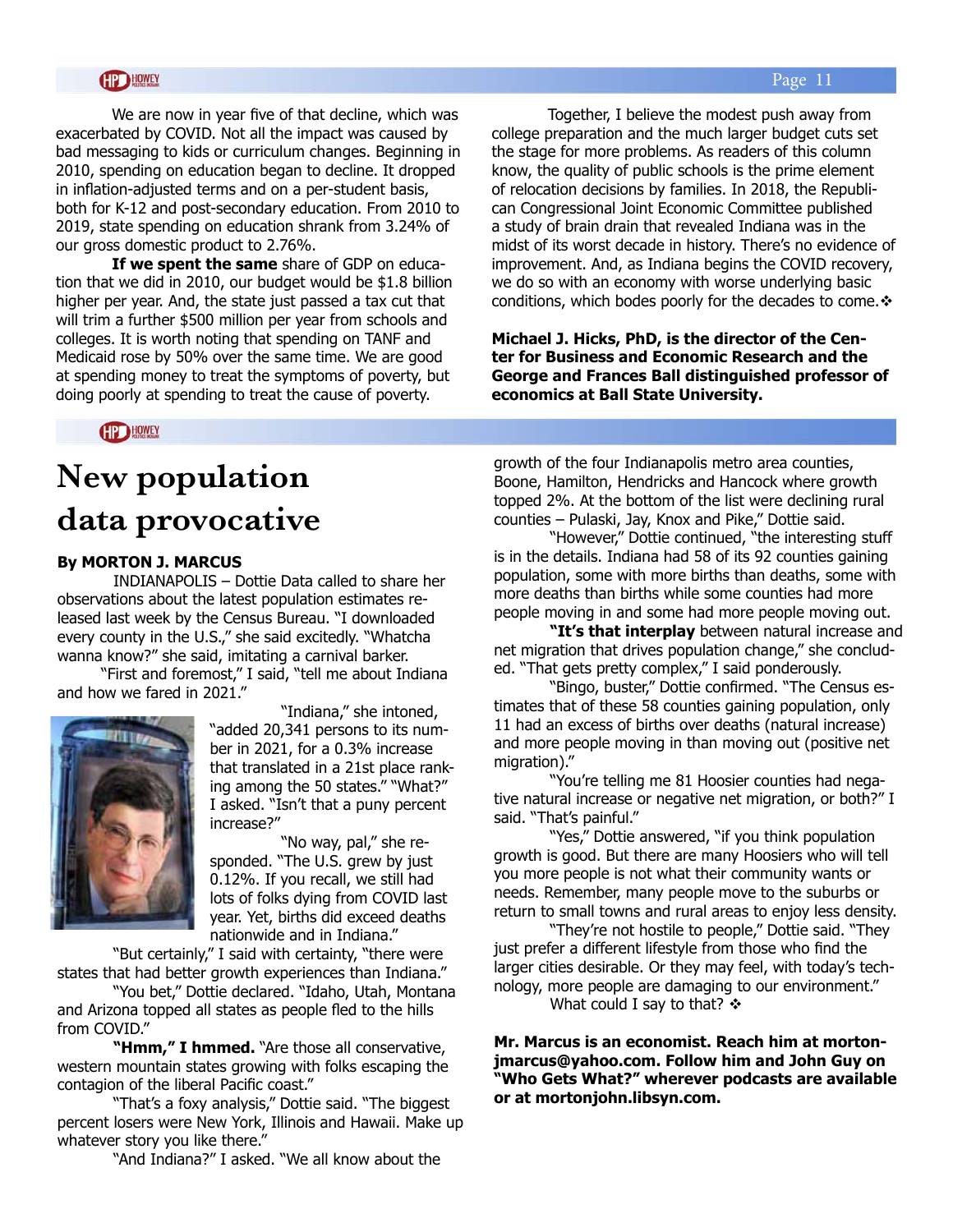## **Braun's view of SCOTUS seems skewered**

#### **By KELLY HAWES CNHI State Bureau**

ANDERSON – U.S. Sen. Mike Braun was trying to explain his position on judicial activism when he stepped



into a controversy over interracial marriage.

The junior senator from Indiana later said he misunderstood the line of questioning.

"Let me be clear on that issue," he said in a written statement. "There is no question the Constitution prohibits discrimination of any kind based on race. That is not something that is even up for debate, and I condemn rac-

ism in any form, at all levels and by any states, entities or individuals."

The whole thing started as the Republican Braun was discussing Roe v. Wade. He saw the nearly 50-yearold decision as an example of judicial overreach, he said, and he would favor overturning the ruling. "So I think this would be bringing it back to a neutral point to where that issue should have never been federalized way out of sync, I think, with the contour of America then," he said.

A reporter asked Braun whether he would apply the same reasoning to decisions such as Loving v. Virginia, the 1967 Supreme Court ruling that struck down laws banning interracial marriage.

**"When it** comes to

issues, you can't have it both ways," Braun said. "When you want that diversity to shine within our federal system, there are going to be rules and proceedings, they're going to be out of sync with maybe what other states would do. It's the beauty of the system, and that's where the differences among points of view in our 50 states ought to express themselves."

The reporter asked the question again, just to be sure. Would Braun be OK with the Supreme Court leaving the issue of interracial marriage to the states to decide? "Yes," Braun said, "I think that is something that if you're not wanting



the Supreme Court to weigh in on issues like that, you're not going to be able to have your cake and eat it, too. It's hypocritical."

Let's sort through what Braun was saying. He talked about the "contour of America" at the time of the abortion ruling, suggesting the decision was out of step with the country.

It's hard to be sure where the country lined up on the abortion issue when Roe v. Wade was decided in 1973. What we can say is that abortion at the time was illegal in most states.

The Centers for Disease Control and Prevention estimates that in 1972, the year before the ruling, 130,000 women performed their own abortions or obtained illegal ones. Thirty-nine of those women died.

**By 1975, when Gallup** first asked about the issue, most Americans were saying abortion should be legal "only under certain circumstances." The rest were about evenly divided between the absolute pro-choice and the absolute pro-life positions. Each camp totaled about 20%.

So what about interracial marriage? What was the "contour of America" on that topic at the time of Loving v. Virginia?

In 1958, the year Richard Loving, a white man, married Mildred Jeter, a woman of mixed African-American and Native American ancestry, a Gallop survey found 4% of respondents supported interracial marriage. The year after the Supreme Court issued its ruling, that number had risen to 20%.

So would Braun say the 1967 ruling was within the "contours of America," or was that ruling also out of step? After all, when the Supreme Court decided the case in 1967, it overturned laws that had been on the books in

16 states.

 This sort of thing isn't unique in American history. It's not hard to find cases where the Supreme Court issued a decision that went against the common wisdom. If sheer numbers are to be the determining factor, how much support should it take to overturn an unjust law? Is a simple majority enough?  $\cdot\cdot\cdot$ 

**Kelly Hawes is a columnist for CNHI News Indiana. He can be reached at kelly. hawes@indianamediagroup.com. Find him on Twitter @Kelly\_ Hawes.**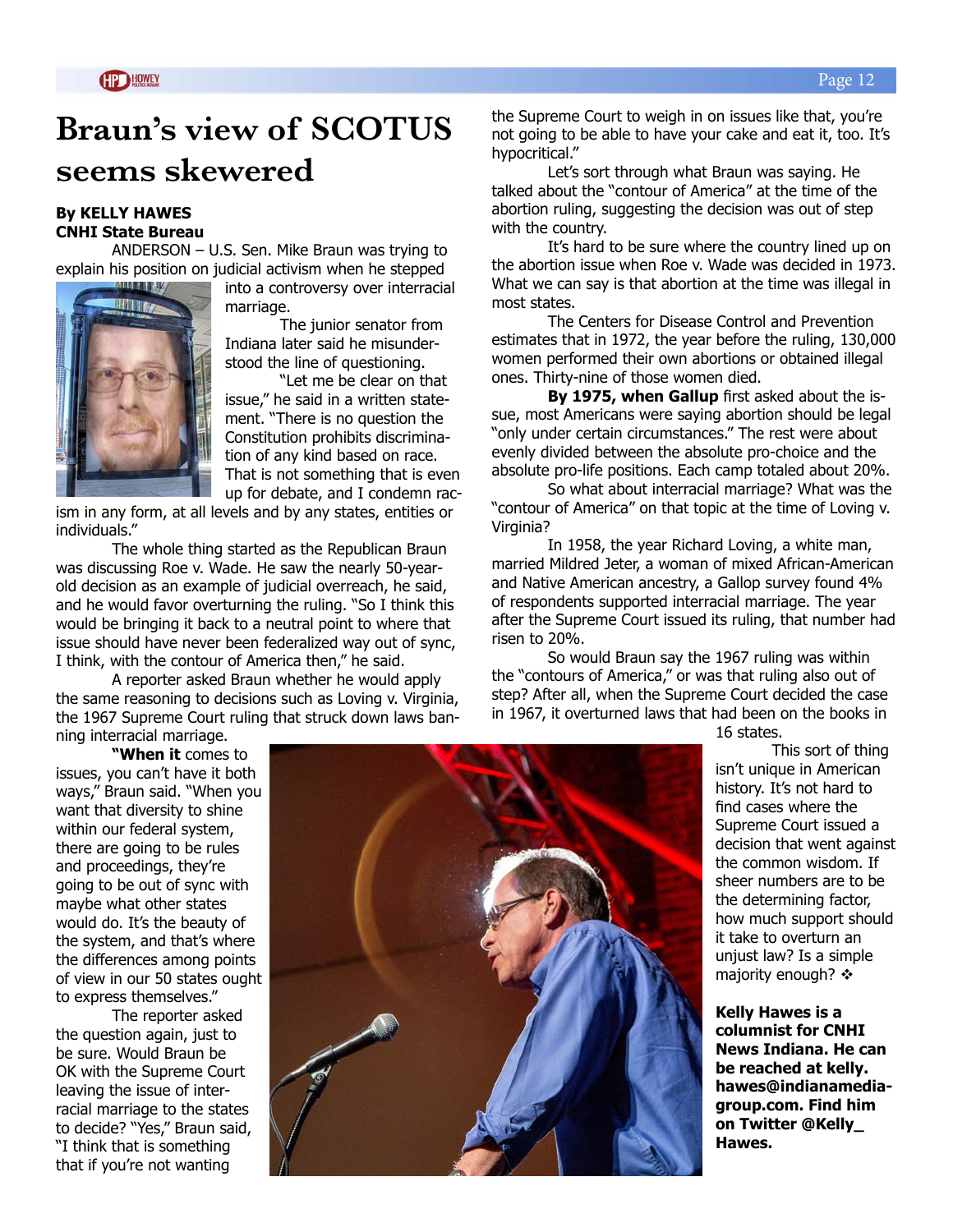## **Time change issues and the Mangus compromise**

#### **By JACK COLWELL**

SOUTH BEND — The U.S. Senate just did something that the Indiana General Assembly couldn't do in a century of legislative disputes over how to set the clocks.

 The Senate gave unanimous approval for a time bill. Unanimous approval for putting the nation permanently on daylight saving time. No changing clocks to



spring ahead and then fall back. No concern about some northern areas experiencing pitch darkness until about 9 a.m. on some winter mornings.

 In the long Indiana legislative history of battling over where to locate time zones and if or when to observe daylight saving time, a unanimous vote was as likely as unanimous approval of a resolution urging victory for either IU or Purdue in their Old Oaken

Bucket football game.

 Indiana lawmakers often were split over time bills right down to adornment. Actually, back in Hoosier history, a split once continued in the Indiana House after adjournment. A filibuster prevented a vote on a time bill until the

official midnight deadline to adjourn the session. But proponents of the bill moved back the hands of the official clock in the chamber. And the bill passed in early morning hours, with the official clock saying it really wasn't too late.

 The Senate unanimous? It's another case of the official record showing something not exactly real.

 The sponsor of the bill pulled a fast one on fast time.

 **Sen. Marco** Rubio, R-Fla., lead sponsor, called for discharge of the bill from the Senate Commerce Committee, which hadn't approved it. He asked for unanimous consent that his substitute version be agreed to and that the proposal be considered read a third time and passed.

 No senator objected. Thus, it passed in a slick move that took an estimated 14 seconds. No hearings. No debate. No roll call vote.

Seems that most sena-

tors, including opponents of the bill, didn't know what was happening. Or if some of those on the floor had come across a notice of the sponsor's intent to seek discharge of the bill, they thought somebody was ready to object to unanimous consent and force a regular route toward consideration.

 Rubio knew he had a quick shot at quick approval, with Sen. Kyrsten Sinema, D-Ariz., a bill supporter, then presiding. He moved quickly. So did Sinema. Without pause, she ruled: "Without objection, so ordered." She then raised her fists in celebration.

 So, there it was. A bipartisan move by senators from two states with public support for the bill.

 **Florida, "the "Sunshine State,"** has some lengthy daylight even in winter and no concern of it being dark really late in winter mornings. Arizona, one of two states not observing daylight time, now is out of whack with TV schedules and commercial dealings with other states half of the year. The bill lets Arizona keep its present time and avoid any clock moving problems with other states.

 The time bill now goes to the House, where its fate is uncertain.

 Hoosiers will be split again on whether to have year-round daylight saving time. But the Indiana legislature will have no voice this time. Congress will decide.

 Some Hoosiers would like not having to change clocks. Some would dislike it dark until after 8 a.m. in the winter, fearing danger for kids going to school in the dark. Others would welcome more light in late afternoon.

> South Bend often has been in the middle of time zone disputes, sometimes put in the Central Time Zone, now on Eastern Time.

> Once in chaotic time history, South Bend and Mishawaka were on different times.

 The late state Rep. Dick Mangus, R-Lakeville, once offered a satirical compromise: Move clocks ahead a half hour for daylight time. He wanted to make a point about the nonsense in debate. He did. But he got no unanimous vote. Only in the U.S. Senate was that possible.  $\div$ 

**Colwell is a columnist for the South Bend Tribune,**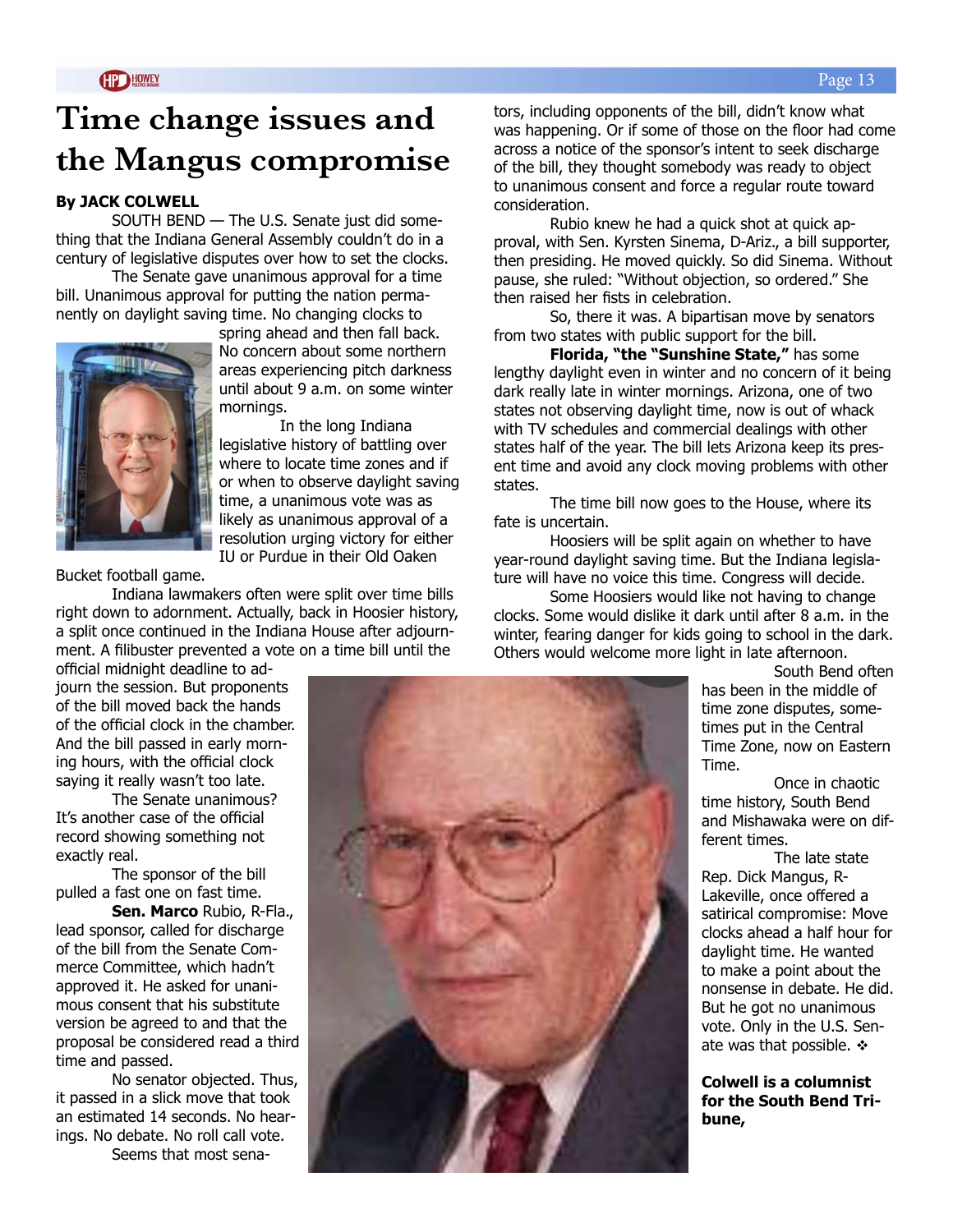## **The politics in the fastest growing counties**

#### **By KYLE KONDIK**

CHARLOTTESVILLE, Va. – Last week, the United States Census Bureau released its latest population estimates, tracking changes from 2020 to 2021. The headline finding, as summed up by the New York Times, was that "2021 was the slowest year of population growth in U.S. history." The pandemic is a major reason why; so too are longer-term factors, such as declining birth rates.

A major highlight of the report was the population declines in several counties covering the nation's largest cities. The top 10 counties in numeric population decline included 4 of New York City's 5 boroughs (all of them except what is by far the smallest borough, Staten Island);

Chicago's Cook County; Los Angeles County; several counties in Northern California's Bay Area; and Miami-Dade in Florida. Pandemicrelated migration -- meaning

people moving out of these expensive counties to cheaper places -- likely explains at least some of this decline.

As Map 1 illustrates, there are still lots of places that are growing, particularly in the Sun Belt and out west. The 10 counties that added the most people included a number of mainly exurban counties in Florida, California, Utah, and Texas as well as the biggest overall

gainer, Phoenix's Maricopa County.

In terms of biggest percentage gains, we identified about five dozen counties from across the country that one. Have at least 100,000 residents and two. Grew by at least 3% or more from the April 2020 census to the July 1, 2021 census estimates that the Census Bureau reported last week.

Table 1 shows the counties that satisfied these two criteria. They are divided by state, and listed within states in order of their percentage growth in population from biggest to smallest. We also included how these states voted for president in both the 2012 and 2020 presidential elections. The voting habits in many places changed from

with an abundance of high-tech UNIVERSITY CENTER & POLITICS jobs thanks to the presence of the federal government's Red-**SABATO'S CRYSTAL BALL** stone Arsenal; Baldwin is along the Gulf Coast in the Mobile

area.

**Arizona:** Pinal contains some creeping exurbs of both Phoenix and Tucson.

**Arkansas:** Benton is in the state's northwest corner and is home to Walmart's headquarters.

**Colorado:** Located on the northern border with Wyoming but also extending down to the orbit of Denver, Weld made news recently for attempting to secede from



Democratic-trending Colorado and join deep red Wyoming. Douglas is also in Denver's orbit (a bit closer in) and is one of the most Democratic-trending areas among these counties on this list.

**Delaware:** Sussex is the southernmost of the First State's three counties, and it contains both agricultural and beach areas. The First Family's beach home near Rehoboth Beach is in Sussex.

**Florida:** The fastgrowing Sunshine State has 14 of the 63 counties on this list. St. Johns

2012. Collectively, the group was still strongly Republican in 2020, as Donald Trump still carried 56 of the 63. Close to 2/3rds of the counties (40 of 63) saw their Republican

presidential margin decline from 2012 to 2020. However, that still means that more than a third of these fast-growing places (23 of 63) saw Trump run ahead of Romney in 2020.

extent, in the 2020 election, so that's why we picked 2012

Many but not all of these counties could be described as exurban. We know that a lot of exurban places are historically very Republican, which is clear from the table: 61 of these 63 counties voted for Mitt Romney in

and 2020 for this table.

Let's go state by state and explain where these various counties are.

**Alabama:** Limestone is part of the Huntsville area, a growing region in the northern part of the state

the 2012 to the 2016 election and then endured, to a large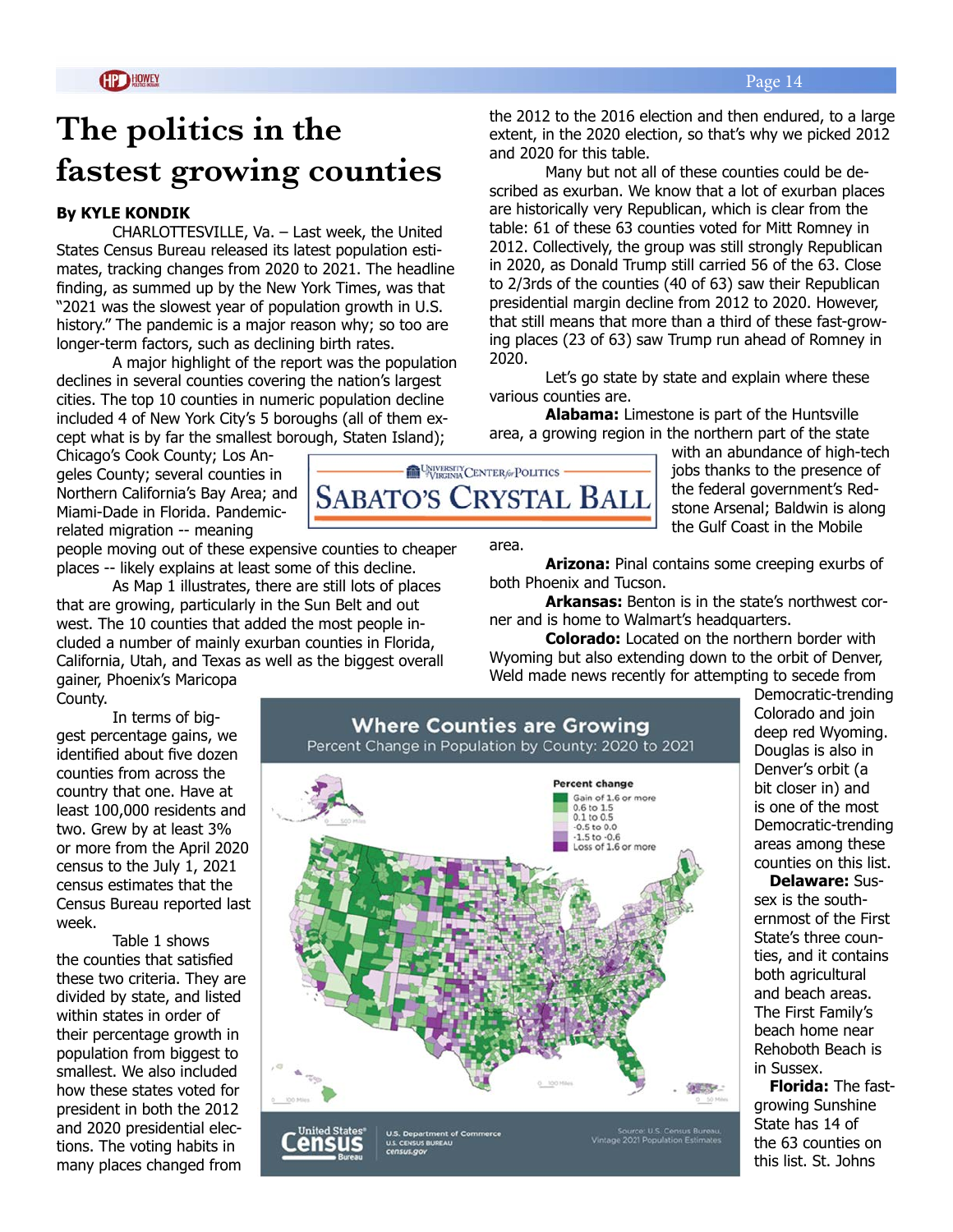and Flagler run along the Atlantic Coast south of Jacksonville. Sumter, in Central Florida, contains The Villages, the sprawling retirement enclave (Sumter has the highest percentage of residents 65 and older of any county in the country). Pasco, Polk, Hernando, Charlotte, Lee, Sarasota, and Manatee are all on or are closer to the Gulf Coast side of Florida and many have markedly high percentages of residents 65 and over. Lake and Osceola are in the Orlando area; Santa Rosa is in the panhandle in the Pensacola area; and St. Lucie is on the Atlantic Coast, a bit up from Palm Beach.

**Georgia:** Forsyth, Paulding, and Cherokee are all exurbs in Atlanta's orbit.

**Idaho:** Ada contains Boise, Idaho's biggest city. Canyon is just west of Ada. Kootenai, in the northern Idaho panhandle, contains Coeur d'Alene and is relatively close to Spokane on the other side of the state border with Washington. Bonneville is in eastern Idaho. These 4 are not only Idaho's fastest-growing counties; they also are the fast-growing state's 4 most populous counties, period.

**Iowa:** Dallas contains some western Des Moines suburbs.

**Maryland:** Frederick contains a city of the same name and could be considered something of an exurb of both Baltimore and Washington, D.C.

**Montana:** Flathead in northwest Montana and Gallatin, which contains the city of Bozeman, in southwest Montana.

**North Carolina:** Brunswick is a retiree-heavy county in southern North Carolina; Johnston is in Raleigh's orbit, while Moore is between Raleigh and Charlotte.

**Ohio:** Delaware contains some of Columbus's northern suburbs/exurbs.

**Oklahoma:** Canadian covers some western Oklahoma City suburbs/exurbs.

**Oregon:** Central Oregon's Deschutes has the city of Bend, a growing tech hub that is home to some Silicon Valley telecommuters.

**South Carolina:** The beach town of Myrtle Beach lies in Horry, on the North Carolina border along the Atlantic Coast. Lancaster contains some areas in the orbit of Charlotte, which is just across the North Carolina border, while Berkeley holds some of greater Charleston.

**Tennessee:** Williamson and Rutherford are both adjacent to Nashville's Davidson County. Montgomery and Maury are also somewhat close to Nashville, but each is separated from Davidson by another county.

**Texas:** Like Florida, the Lone Star State is wellrepresented on this list: It also has 14 of these 63 counties. But unlike Florida's fast-growing counties, many of which are not really suburbs or exurbs of large cities, these Texas counties better fit that definition. Half of these counties are adjacent to either Dallas or Tarrant (Ft. Worth) counties: Kaufman, Rockwall, Parker, Ellis, Collin, Johnson, and Denton. An 8th, Hunt, is adjacent to some of these other DFW satellites to the Metroplex's east. Hays, Williamson, and Bastrop border Austin's Travis County. Comal

is between Austin and San Antonio, and Montgomery and Fort Bend border Houston's Harris County.

**Utah:** Utah County borders Salt Lake County and contains Provo, home to Brigham Young University. The state's other 2 counties on this list are further from Salt Lake City: Cache on the state's northern border and Washington in its southwest corner.

**West Virginia:** Berkeley in the eastern panhandle, which is in some ways becoming a distant exurb of Washington, D.C.

As these brief descriptions hopefully make clear, this is a more complicated list than just "exurbs." The exurban moniker does a good job of describing these places in some states, specifically Texas, but not Florida. Interspersed in this list are a lot of retiree-heavy communities, many of which are also coastal (that describes many of the Florida locales). A handful of these counties contain booming but still not very large cities, like Bentonville, AR and Bend, OR.

Politically-speaking, there are some notable observations:

 $\blacksquare$  Nearly all of the Texas counties listed saw their Republican performance erode from 2012 to 2020. To the extent that Texas is becoming competitive and/ or will become competitive in the future, Democrats will need these trends to continue, particularly as they potentially lose ground in traditionally Democratic South Texas.

 $\blacksquare$  Meanwhile, Trump's margins were better than Romney's in nearly all of the Florida counties included here: The only exceptions were Santa Rosa in the panhandle and St. Johns, an exurban county of Jacksonville (and he handily carried both anyway). The army of retirees moving to Florida paired with Democratic weaknesses among Latino voters in places like Osceola -- the only county on this list carried by both Barack Obama in 2012 and Biden in 2020, albeit by a reduced margin for the latter -- has helped push the state rightward relative to the nation.

 $\blacksquare$  In 2012, Texas voted about 17 points more Republican than Florida. By 2020, the gap between the two states was just a bit over 2 points. The differing trends in the two states' respective fast-growing, substantially populated counties are a big reason for the tightening of that gap in recent years, and it seems possible that Texas could eventually become more competitive than Florida (the last time Florida voted more Republican for president than Texas was 1988).

■ Iowa and Ohio are two Midwestern states that have zoomed rightward in recent years. That's because pro-Democratic shifts in their two big suburban counties listed here, Dallas in Iowa and Delaware in Ohio, have not been nearly enough to counteract huge Republican shifts in many other counties in their states, many of which are losing population (as Map 1 shows) but still collectively have more than enough people to counteract any pro-Democratic shifts elsewhere. And, as it is, Trump carried both Dallas and Delaware in 2020 anyway. $\cdot$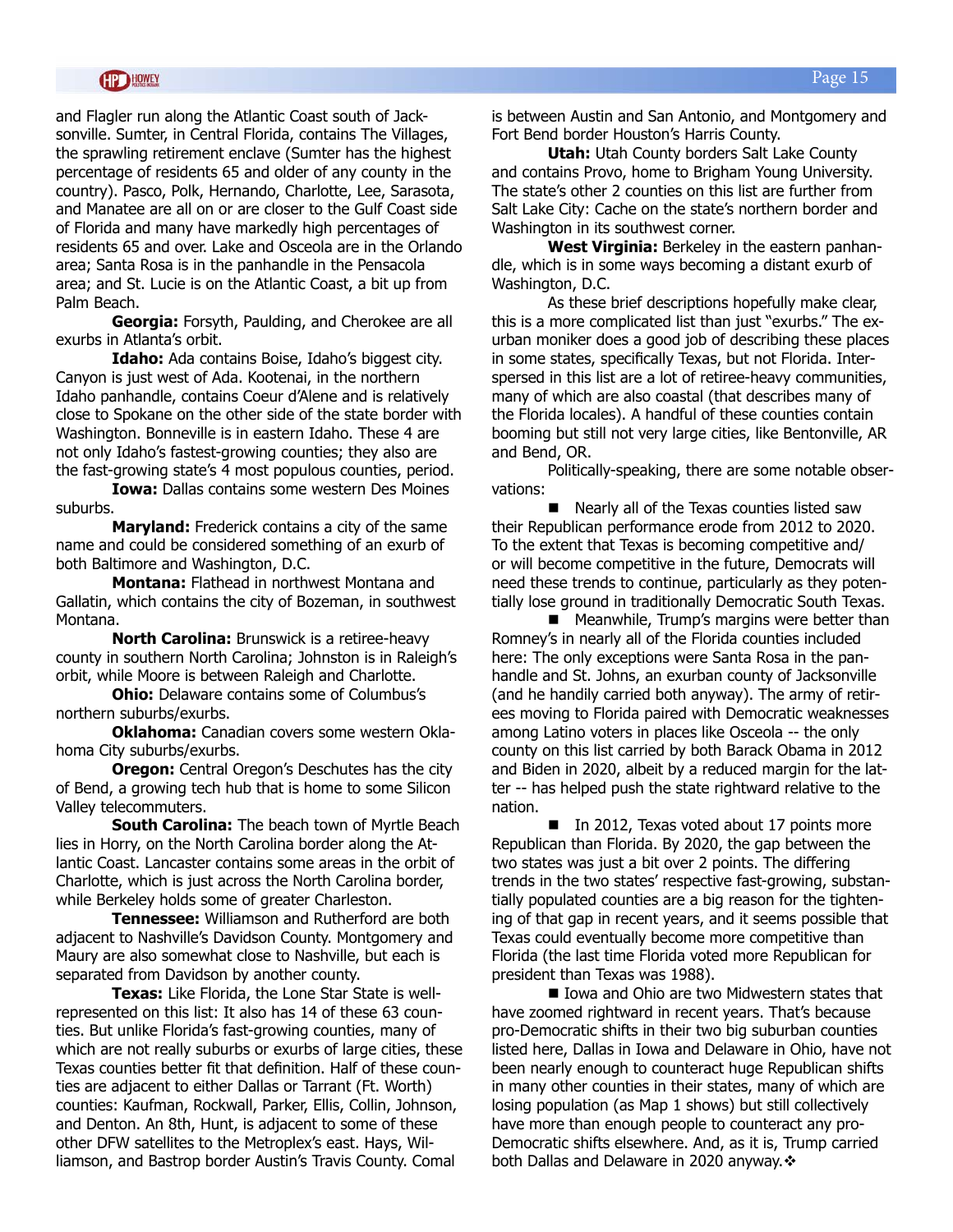**Jamelle Bouie, New York Times: "You would be** OK with the Supreme Court leaving the question of interracial marriage to the states?" "Yes," said Senator Mike Braun of Indiana while fielding questions from local media on Tuesday. "If you're not wanting the Supreme Court to weigh in on issues like that, you're not going to be able to have your cake and eat it, too," he said. "That's hypocritical." Braun walked this back, of course, undoubtedly aware of the damage it **COLUMNISTS** could do if he let it stand. "Earlier during a virtual **INDIANA** press conference, I misunderstood a line of questioning that ended up being about interracial marriage," he said in a statement to NBC News. "Let me be clear on that issue — there is no question the Constitution prohibits discrimination of any kind based on race, that is not something that is even up for debate, and I condemn racism in any form, at all levels and by any states, entities or individuals." As damage control goes, this was unpersuasive. It's not just that the questions he originally answered were clear; it's that Braun's answer was consistent with what he had said throughout the news conference. His argument to reporters was that the existence of certain rights, and the particular shape they take, was best left to the states. He used abortion and marijuana legalization as examples. It was then that a reporter asked if this applied to interracial marriage. Senator Braun's mistake was not that he misunderstood the question; it's that he understood it all too well. The world he and his colleagues are working toward is one in which the national government defers the question of civil and political rights to the states. And it is in the states, free from federal oversight, where people like Braun can exercise real control over what you might do, how you might live and who you might love. It's freedom for some and obedience for the rest. ❖

#### **Ken de la Bastide, Anderson Herald Bulle-**

**tin:** This past week, Indiana's U.S. Sen. Mike Braun made national headlines for all the wrong reasons. During a conference call with members of the Indiana media, Braun initially made the comment that he didn't support judges making policy decisions as it pertained to abortion laws. Braun, an advocate for states' rights, said that decision should be left up the states. He was then asked about a U.S. Supreme Court case in which the high court struck down state laws banning interracial marriage. The reporter asked the question a second time, and Braun again stated the decision should be left to the states. Most Americans probably don't want to see state lawmakers passing legislation that would prohibit interracial marriages. Out of all of this, there is one certainty: Every time Braun runs for elective office, his Democratic Party challenger will broadcast his comments on interracial marriage. It will be the linchpin of campaigns against Braun. But what took place this week could potentially have repercussions on the 2024 election cycle in Indiana.

Most political observers in the Hoosier State expect that in two years, Braun will forego a second term in the U.S. Senate to run for governor. Since current Republican Gov. Eric Holcomb can't seek a third term in that office, the opinion has been that Braun would run for the state's highest office and Holcomb would seek the Senate nomi-

nation. That is expected to change as a result of this week's events. Now, most observers believe that Braun will seek a second term in the U.S. Senate. So where does that leave Holcomb in two years? Does he challenge Braun in the primary election for the

Senate nomination, or decide to run for a seat in the U.S. House? History has a way of repeating itself, and Braun and his supporters have to be concerned about what 2024 might hold for his future.  $\div$ 

**John Krull, Statehouse File:** "For years, elected officials here have touted Indiana as "a state that works." They chose the word deliberately. For decades now, the focus — almost the entire focus — of the state's leaders was on economic development. That context has defined almost every important discussion or debate in Indiana during the 21st century. Whether the argument was about education, the environment, marriage equality or public transit, the jousting focused on whether the policy question involved would attract jobs and investment in the state. Growth was the point and little else mattered. Until now, that is. As the just concluded session of the Indiana General Assembly and other recent incidents demonstrate, many  $-$  perhaps most  $-$  of the state's leaders now have a new set of priorities. They're more interested in fighting culture wars, settling old scores and finding ways to please narrow special interests. Even the Indiana Chamber of Commerce indicated as much. The chamber's session-end report said the organization's lobbyists spent more time and energy trying to knock down bad and growth-destroying ideas than they did advancing a jobs and development agenda. The drama surrounding two high-profile bills illustrates the chamber's point. Indiana's foot soldiers for the gun lobby worked tirelessly to push a measure through that would allow Hoosiers to carry firearms without securing permits. The Indiana State Police and other law-enforcement officials opposed the bill. So, according to polling even in the districts of the lawmakers pushing the measure, did the public. But the gun merchants wanted it." Gov. Eric Holcomb, who is pondering a Republican primary contest in a U.S. Senate race two years from now, decided alienating the rabid gun wing of his party wasn't worth it. He ignored his own state police officers and signed the bill into law. "The governor vetoed another measure, one that would have banned transgender girls from participating in girls' sports. This particularly mean-spirited bill sought to appease ignorant bigots at the expense of people who already have suffered much more than their share. Holcomb was right to reject it.  $\triangleleft$